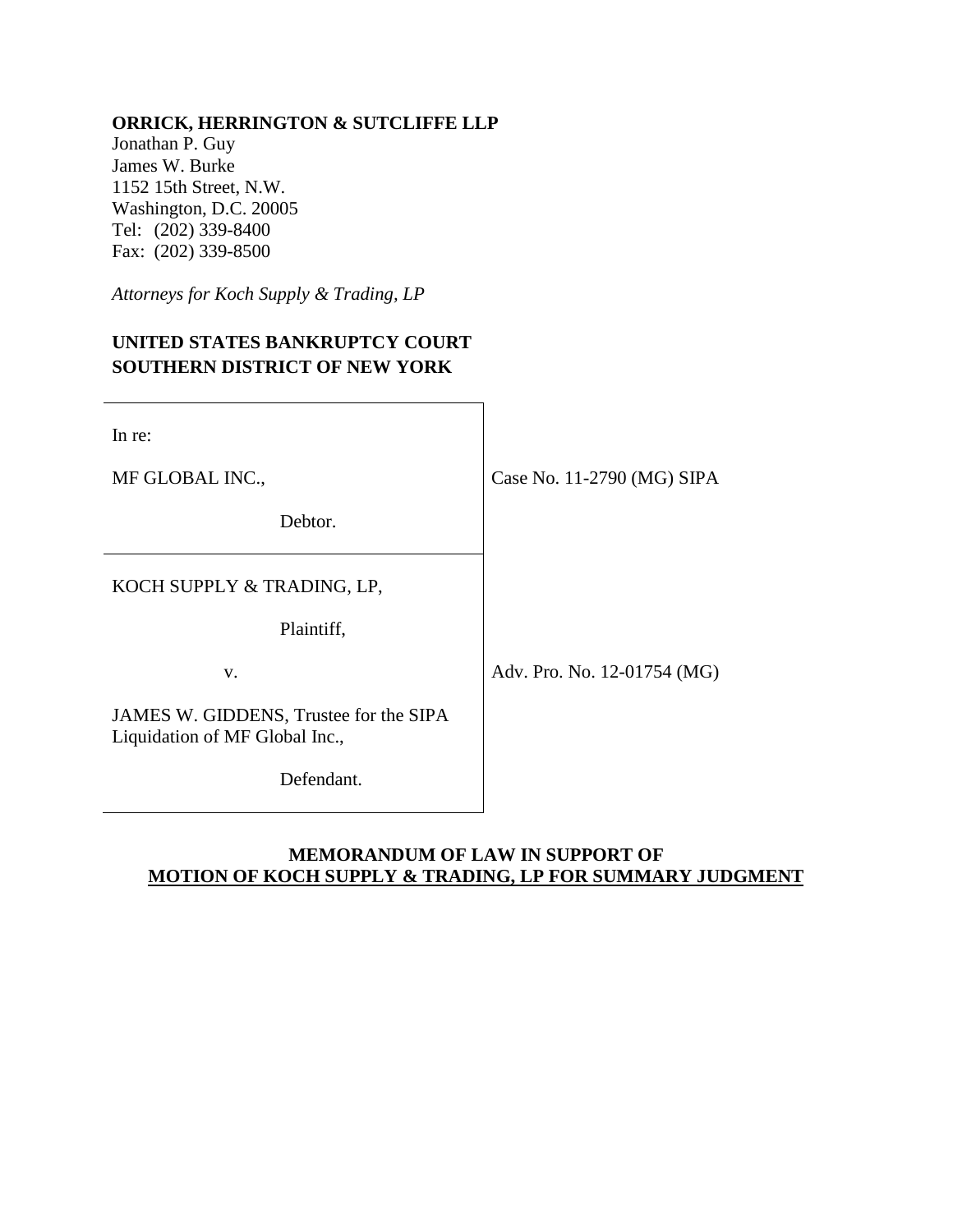# **TABLE OF CONTENTS**

# **PAGE**

| $\mathbf{I}$ .  |    | KS&T IS ENTITLED TO SUMMARY JUDGMENT ON THE<br>TRUSTEE'S REQUEST FOR A DECLARATORY JUDGMENT THAT<br>THE "FACE VALUE" OF THE LETTER OF CREDIT CONSTITUTES |  |
|-----------------|----|----------------------------------------------------------------------------------------------------------------------------------------------------------|--|
|                 | A. | The Plain Language of 17 C.F.R. § 190.08 Refers to Letter of<br>Credit "Proceeds," Not "Face Value," and There are No Letter of                          |  |
| <b>B.</b>       |    | The "Face Value" of the Letter of Credit is Not a Legally<br>Cognizable Property Interest and, Thus, Does Not Constitute                                 |  |
| II.             |    | KS&T IS ENTITLED TO SUMMARY JUDGMENT ON THE<br>TRUSTEE'S REQUEST FOR A DECLARATORY JUDGMENT THAT                                                         |  |
|                 | A. | The Trustee's Request is Not Supported by 11 U.S.C. §§ 549, 551,                                                                                         |  |
| <b>B.</b>       |    | The Trustee's Request is Not Supported by 11 U.S.C. §§ 362 or 542 18                                                                                     |  |
| $\mathcal{C}$ . |    | The Trustee's Request is Not Supported by 17 C.F.R. §§ 190.01 or                                                                                         |  |
| III.            |    | KS&T IS ENTITLED TO SUMMARY JUDGMENT ON ITS OWN                                                                                                          |  |
|                 |    |                                                                                                                                                          |  |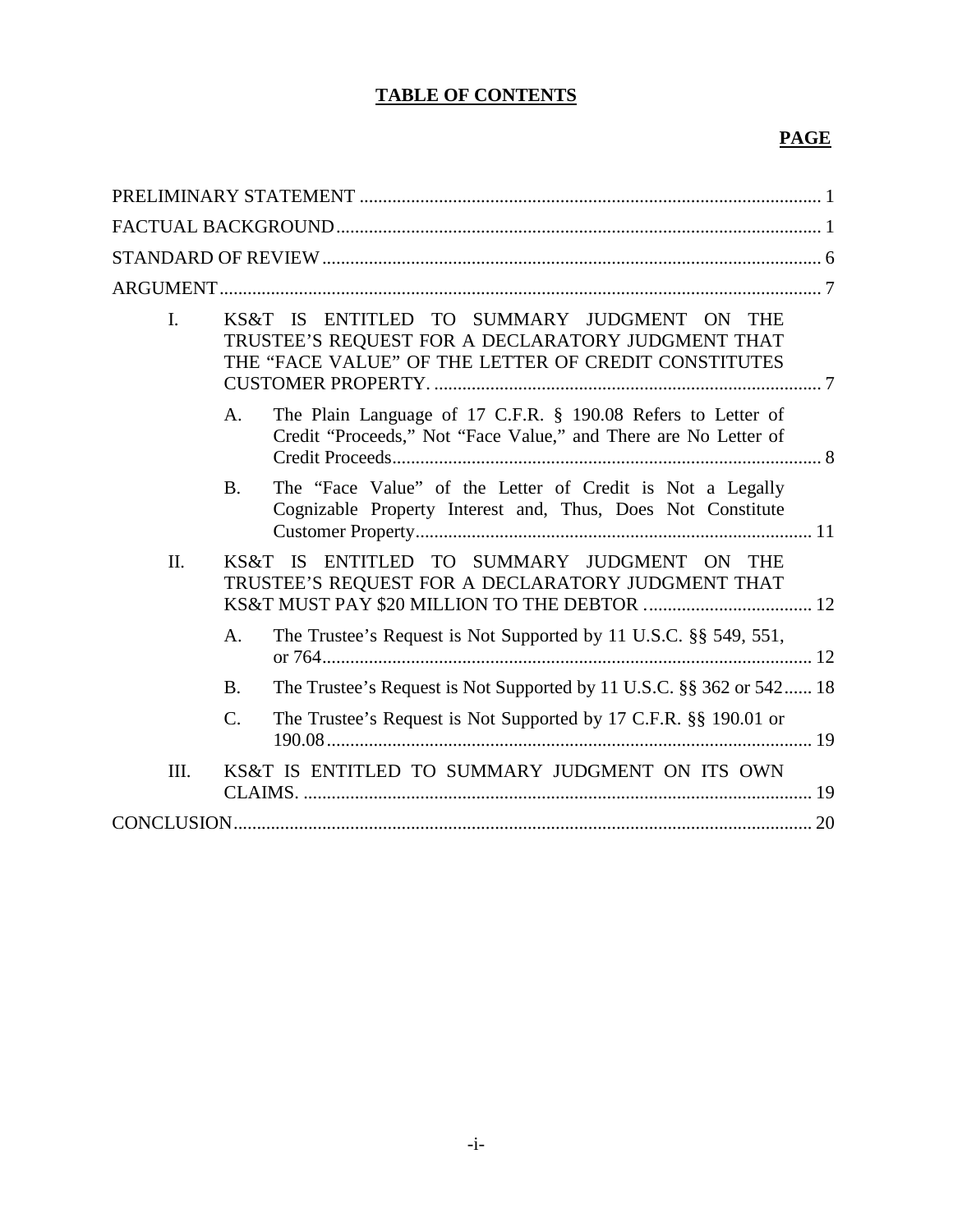# **TABLE OF AUTHORITIES**

# **PAGE**

# **FEDERAL CASES**

| Auer v. Robbins,                                                                                                                                                          |
|---------------------------------------------------------------------------------------------------------------------------------------------------------------------------|
| Barnhill v. Johnson,                                                                                                                                                      |
| Brenntag Int'l Chems., Inc. v. Bank of India,                                                                                                                             |
| Celotex Corp. v. Catrett,                                                                                                                                                 |
| Coast Cities Truck Sales, Inc. v. Navistar Int'l Transp. Co. (In re Coast Cities Truck<br>Sales, Inc.),                                                                   |
| ConocoPhillips Co. v. Giddens (In re MF Global, Inc.),                                                                                                                    |
| Durwick, LLC v. Doe (In re Durwick, LLC),                                                                                                                                 |
| Edgewater Med. Ctr. v. Edgewater Prop. Co. (In re Edgewater Med. Ctr.),                                                                                                   |
| Geltzer v. Fur Warehouse, Ltd. d/b/a Kaufman Furs (In re Furs by Albert & Marc<br>Kaufman, Inc.),<br>Adv. No. 05-1838, 2006 WL 3735621 (Bankr. S.D.N.Y. Dec. 14, 2006) 13 |
| Geltzer v. Mooney (In re MacMenamin's Grill Ltd.),                                                                                                                        |
| In re Griffin Trading Co.,<br>245 B.R. 291 (Bankr. N.D. Ill. 2000), vacated by settlement, Inskeep v. Meespierson,                                                        |
| Lorrilard v. Pons,                                                                                                                                                        |
| Matsushita Elec. Inds. Co. v. Zenith Radio Corp.,                                                                                                                         |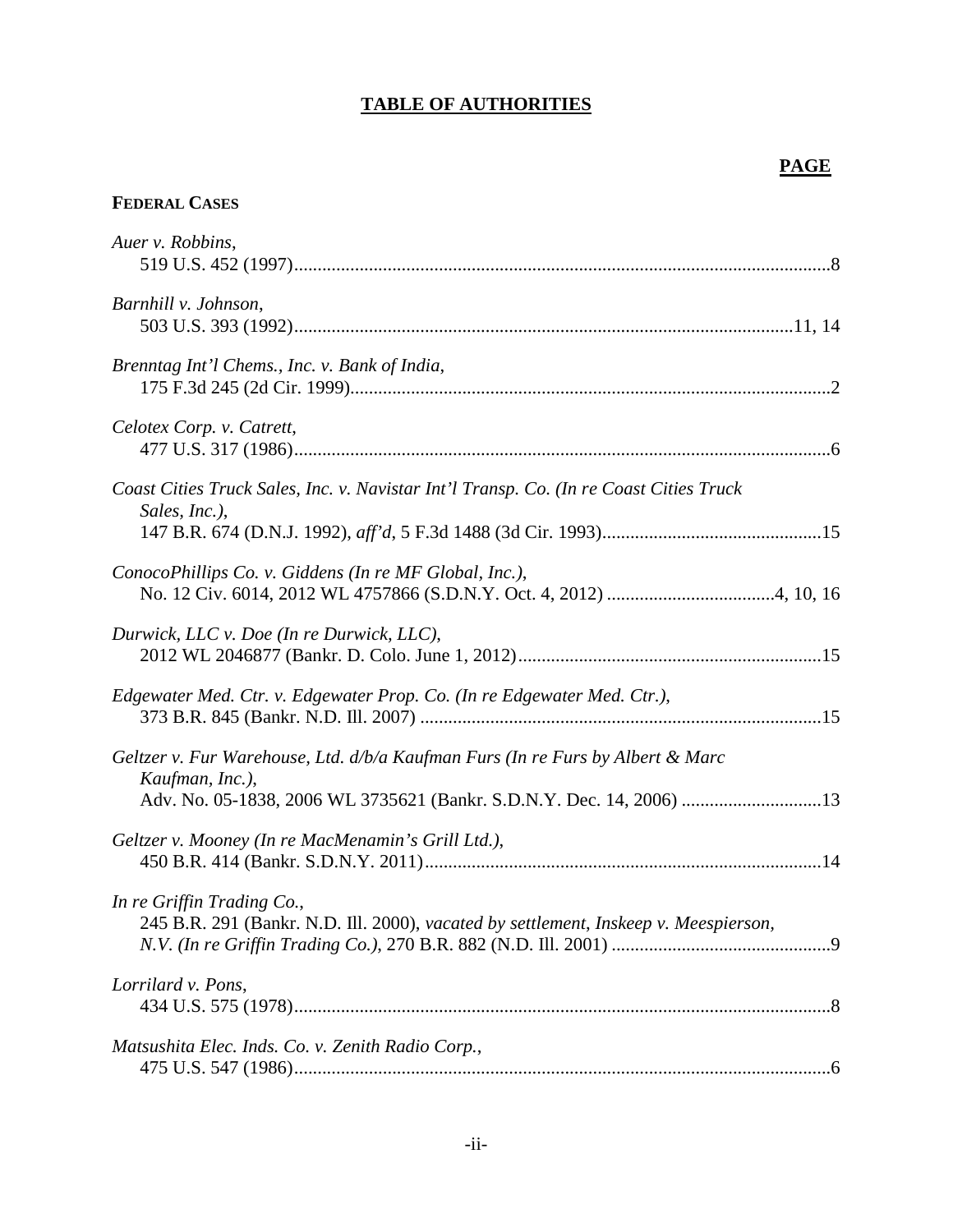## **TABLE OF AUTHORITIES (continued)**

# **PAGE**

| McCord v. Agard (In re Bean),                                                                                                                                      |
|--------------------------------------------------------------------------------------------------------------------------------------------------------------------|
| Merrill Lynch Bus. Fin. Servs., Inc. v. Am. Reprographics Co. (In re Louis Frey Co.),<br>Adv. No. 03-91486, 2006 WL 2090083 (Bankr. S.D.N.Y. July 28, 2006) 13, 14 |
| Metromedia Fiber Network Servs. v. Lexent, Inc. (In re Metromedia Fiber Network, Inc.),                                                                            |
| New York v. Solvent Chem. Co.,                                                                                                                                     |
| Picard v. Estate of Stanley Chais (In re Bernard L. Madoff Inv. Secs. LLC),                                                                                        |
| In re Policy Realty Corp.,<br>242 B.R. 121 (S.D.N.Y. 1999), aff'd, Policy Realty Corp. v. Treber Realty LLC (In re                                                 |
| Savage & Assocs., P.C. v. BLR Servs. SAS (In re Teligent, Inc.),                                                                                                   |
| Sullivan v. Willock (In re Wey),                                                                                                                                   |
| Todi Exports v. Amrav Sportswear Inc.,                                                                                                                             |
| United States v. Ron Pair Enters., Inc.,                                                                                                                           |
| United States v. Whiting Pools, Inc.,                                                                                                                              |
| <b>FEDERAL STATUTES</b>                                                                                                                                            |
|                                                                                                                                                                    |
|                                                                                                                                                                    |
|                                                                                                                                                                    |
|                                                                                                                                                                    |
|                                                                                                                                                                    |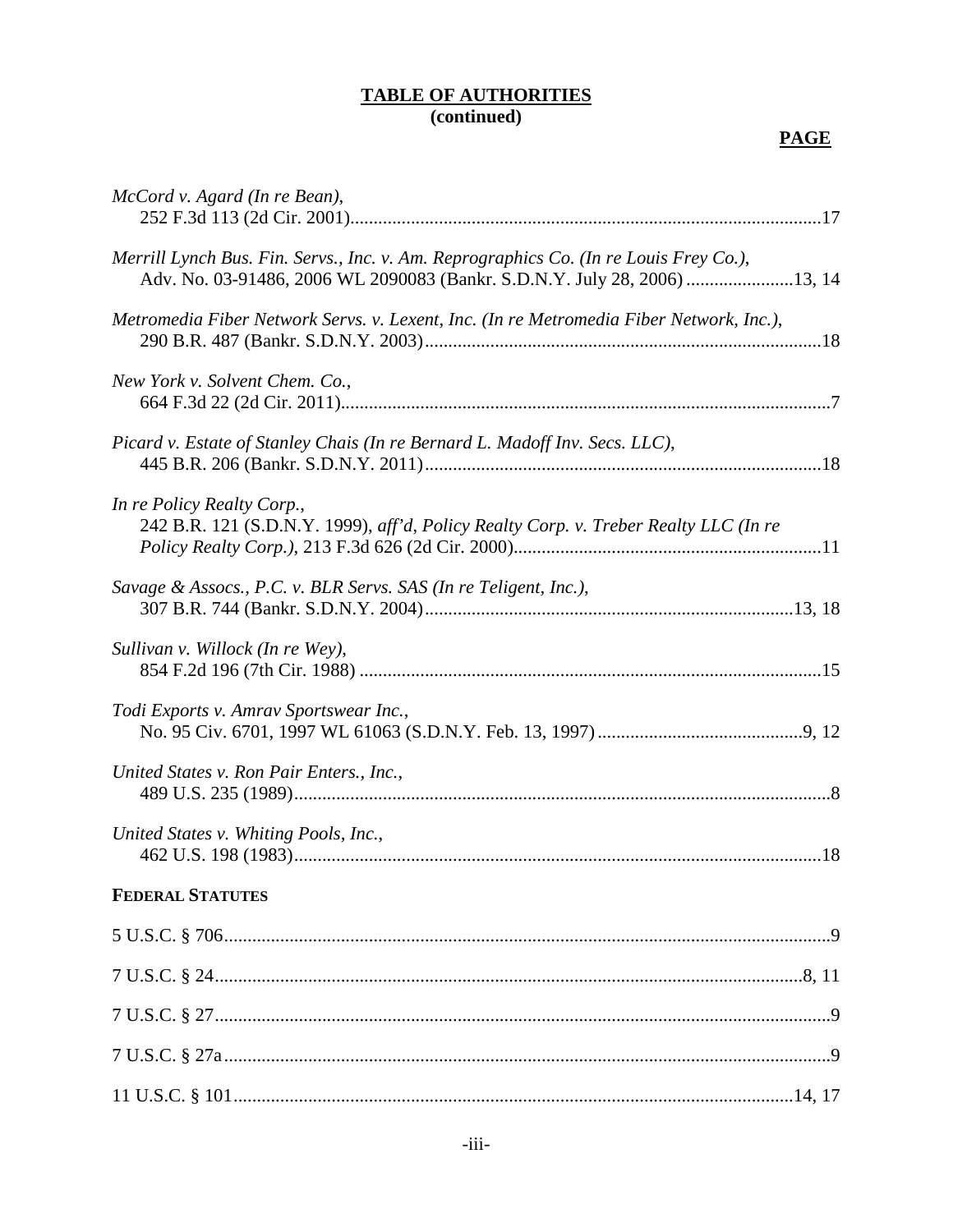# TABLE OF AUTHORITIES<br>(continued)

# **PAGE**

| <b>FEDERAL REGULATIONS</b> |  |
|----------------------------|--|
|                            |  |
|                            |  |
|                            |  |
|                            |  |
| <b>FEDERAL RULES</b>       |  |
|                            |  |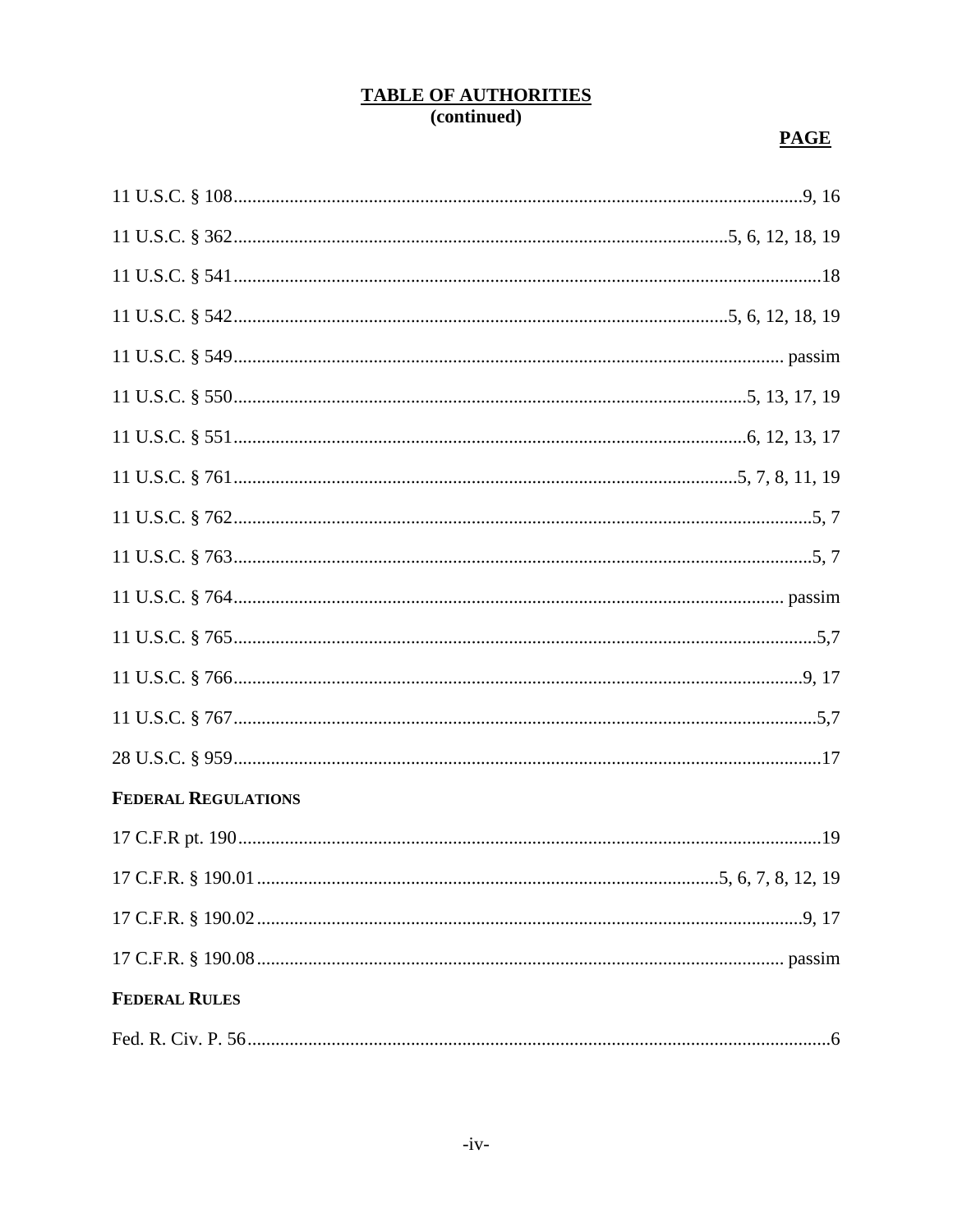## **TABLE OF AUTHORITIES (continued)**

# **PAGE**

## **OTHER AUTHORITIES**

| International Chamber of Commerce, The Uniform Customs and Practice for |  |
|-------------------------------------------------------------------------|--|
|                                                                         |  |
|                                                                         |  |
|                                                                         |  |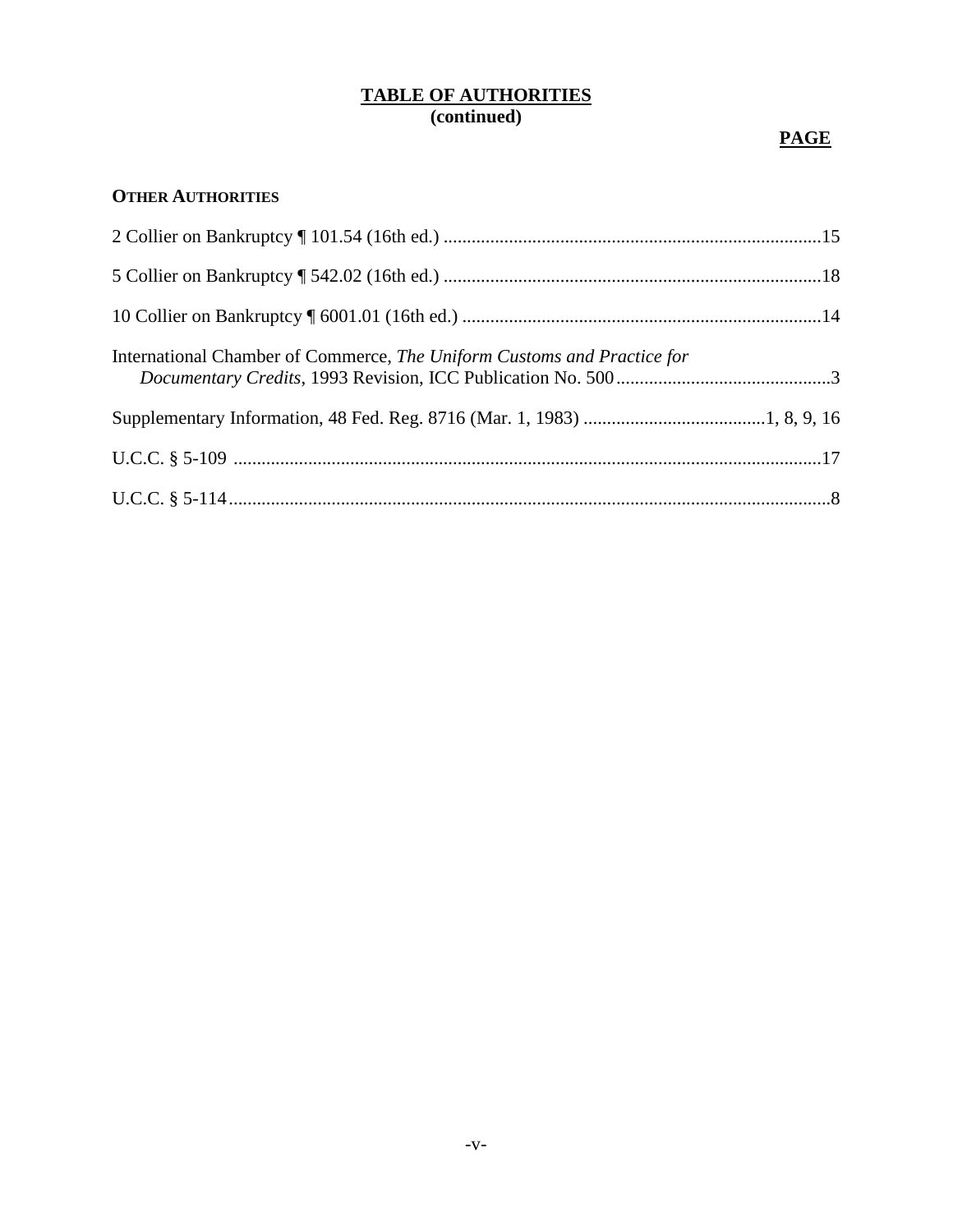#### **PRELIMINARY STATEMENT**

Before the Court is the motion of Koch Supply & Trading, LP ("**KS&T**") for summary judgment on both its complaint and the counterclaim filed by James W. Giddens (the "**Trustee**"), the Trustee for the liquidation of MF Global, Inc. (the "**Debtor**"). The issue underlying the parties' claims is the same: Did the Trustee transfer \$20 million of customer property to KS&T when a letter of credit expired by its terms on December 31, 2011? No material facts are in dispute, so the only question is whether KS&T is entitled to judgment as a matter of law. It is. The plain language of the authorities that the Trustee relies upon is fatal to his position. Regulation 17 C.F.R. § 190.08(a)(1)(i)(E) governs letters of credit and specifically provides that only "[t]he full **proceeds** of a letter of credit" constitute customer property. (Emphasis added). The interpretive guidance to this regulation further clarifies that a trustee "is required to **draw**" on a letter of credit "and treat the **funds received** as customer property." Supplementary Information, 48 Fed. Reg. 8716, 8718 (Mar. 1, 1983) (emphases added). Here, it is undisputed the Trustee did not draw on the letter of credit before it expired, did not receive \$20 million of funds as customer property, and did not pay any funds whatsoever to KS&T. Thus, KS&T is entitled to judgment as a matter of law, and its motion for summary judgment should be granted.

#### **FACTUAL BACKGROUND<sup>1</sup>**

#### **A. The Customer Relationship and the Letter of Credit**

1. Before it was placed into liquidation on October 31, 2011 (the "**Filing Date**"), the Debtor was a registered futures commission merchant. (SUF, ¶ 1.)

2. KS&T is a former customer of the Debtor, which is the successor to Man Financial Inc. (SUF,  $\P$  $[2, 3.$ )

KS&T relies herein on the Statement of Undisputed Facts in Support of Motion of Koch Supply & Trading, LP for Summary Judgment ("**SUF**") filed on the date hereof.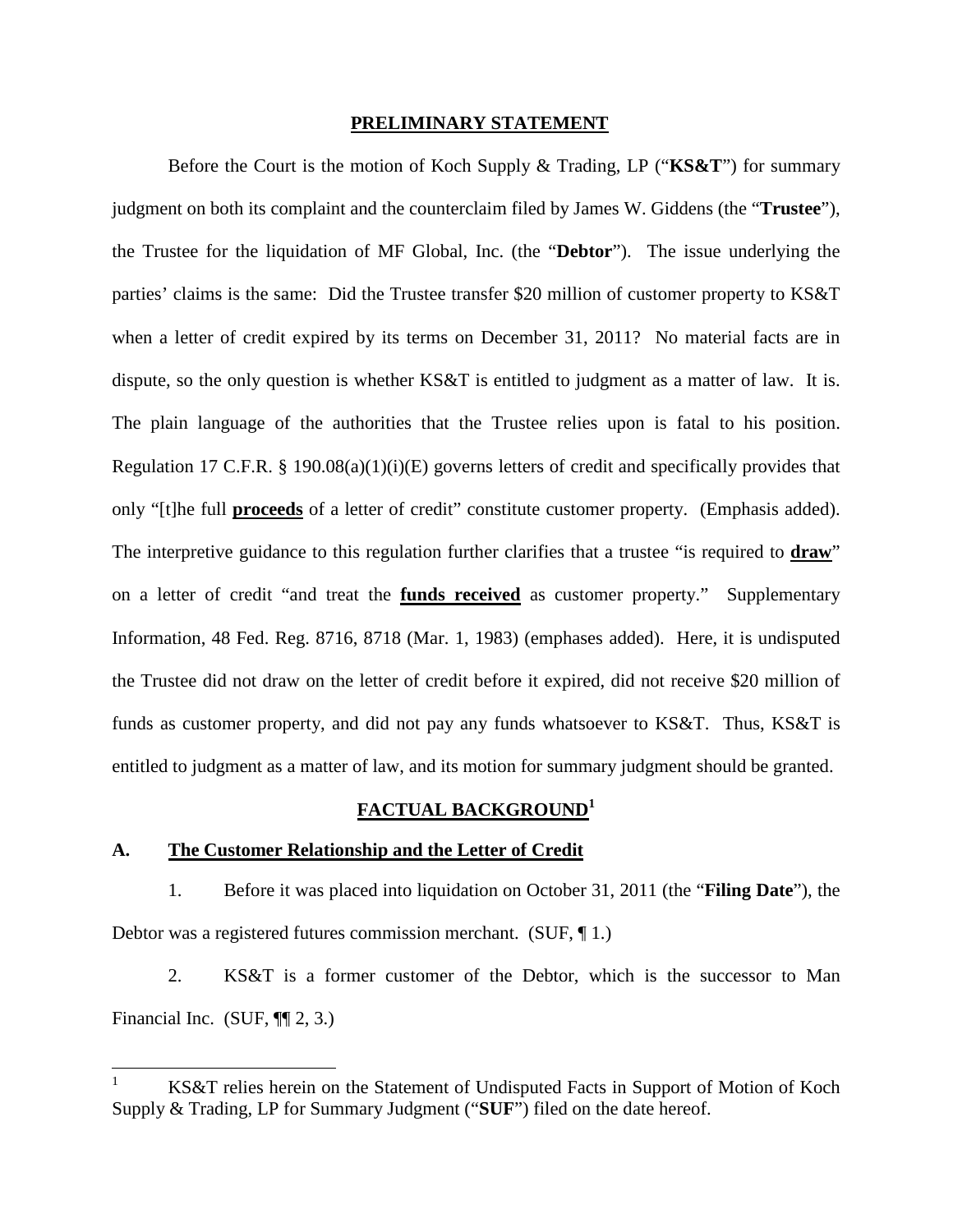3. KS&T and the Debtor were parties to a certain Customer Agreement, dated January 1, 2002. (SUF, ¶ 4.)

4. The Debtor was a beneficiary under Irrevocable Standby Letter of Credit No. TPTS-303934, which was issued by JPMorgan Chase Bank, N.A. (the "**Issuing Bank**"), in an amount (as amended) of \$20 million and an expiration date of December 31, 2011 (as amended,

the "**Letter of Credit**"). (SUF, ¶ 5.)

5. The Debtor was required to present the Letter of Credit to the Issuing Bank in accordance with its terms and conditions:

## WE [THE ISSUING BANK] HEREBY AGREE WITH THE BENEFICIARY THAT DOCUMENTS DRAWN UNDER AND IN COMPLIANCE WITH THE TERMS OF THIS LETTER OF CREDIT SHALL BE DULY HONORED **UPON PRESENTATION AS SPECIFIED**.

(SUF, ¶ 7.) (emphasis added).)

6. One condition to payment was that the Debtor was required to provide to the

Issuing Bank a signed claim for payment and a written statement that KS&T was in default under

an agreement with the Debtor: $<sup>2</sup>$ </sup>

THIS CREDIT IS AVAILABLE FOR PAYMENT TO BENEFICIARY AT SIGHT UPON DEMAND AT OUR COUNTERS AT 10420 HIGHLAND MANOR DRIVE, 4TH FLOOR, TAMPA, FLORIDA 33610, ATTN: STANDBY LETTER OF CREDIT DEPARTMENT ON OR BEFORE THE EXPIRATION HEREOF AGAINST PRESENTATION TO USE OF ONE OR MORE OF THE FOLLOWING STATEMENTS, DATED AND SIGNED BY A REPRESENTATIVE OF THE BENEFICIARY REQUESTING PAYMENT:

<sup>2</sup> *See generally Brenntag Int'l Chems., Inc. v. Bank of India*, 175 F.3d 245, 251 (2d Cir. 1999) ("A stand-by letter of credit is meant to be drawn upon only in the event that its applicant fails to make a direct payment to the beneficiary . . . . For this reason, to collect upon a stand-by LOC, the beneficiary . . . must present to the issuing bank a 'default letter' stating that the debt had not been satisfied as of a specified date.").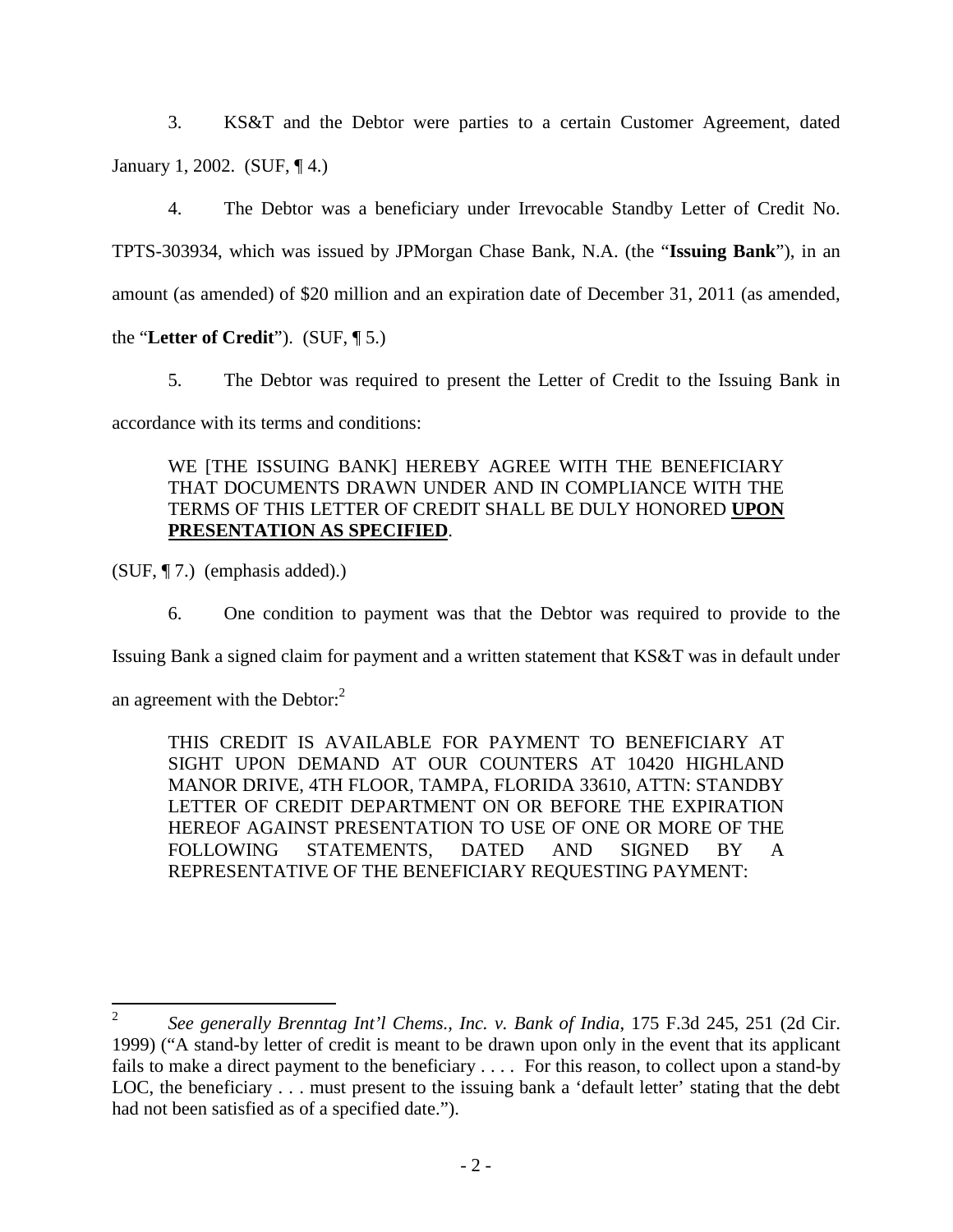## **YOUR SIGNED CLAIM FOR PAYMENT AND YOUR WRITTEN STATEMENT THAT KOCH SUPPLY & TRADING IS IN BREACH OF, OR HAS FAILED TO PAY ANY AMOUNTS DUE IN ACCORDANCE WITH THE TERMS OF ANY AGREEMENT WITH YOU**. 3

(SUF, ¶ 8 (emphasis added).)

7. Another condition for payment was that the Debtor was required to present the

Letter of Credit to the Issuing Bank on or before its expiration date:

THIS CREDIT IS AVAILABLE FOR PAYMENT TO BENEFICIARY AT SIGHT UPON DEMAND AT OUR COUNTERS AT 10420 HIGHLAND MANOR DRIVE, 4TH FLOOR, TAMPA, FLORIDA 33610, ATTN: STANDBY LETTER OF CREDIT DEPARTMENT **ON OR BEFORE THE EXPIRATION HEREOF** . . . . 4

(SUF, ¶ 9 (emphasis added).) The final expiration date was December 31, 2011. (SUF, ¶ 10.)

8. KS&T did not breach, nor fail to pay any amounts due in accordance with, the

Customer Agreement, and neither the Debtor nor the Trustee declared a default.<sup>5</sup> (SUF, 11.)

9. As of the Filing Date, the Debtor had not presented the Letter of Credit to the

Issuing Bank for payment. (SUF, ¶ 12.)

## **B. The Trustee Takes No Action and the Letter of Credit Expires By Its Terms**

10. On the Filing Date, the United States District Court for the Southern District of

New York (the "**District Court**") entered an order appointing the Trustee. (SUF, ¶ 13.)

<sup>3</sup> The Letter of Credit also incorporated by reference International Chamber of Commerce, The Uniform Customs and Practice for Documentary Credits, 1993 Revision, ICC Publication No. 500 ("**UCP**"), Article 14.b., which states: "If the documents appear on their face not to be in compliance with the terms and conditions of the Credit, [the issuing bank] may refuse to take up the documents."  $(SUF, \P 6.)$ 

<sup>4</sup> The Letter of Credit also incorporates by reference UCP, Article 42.b, which states: "[D]ocuments must be presented on or before such expiry date." (SUF, ¶ 6.)

<sup>&</sup>lt;sup>5</sup> On June 22, 2012, the Trustee sent to KS&T a certain Notice of Trustee's Determination of Claim, in which the Trustee alleged that KS&T owed a "debit balance" of \$1,551,682 in various trading fees to the Debtor's estate. (SUF, ¶ 23.) On August 1, 2012, KS&T paid to the Debtor's estate the full amount allegedly due—\$1,551,682—but reserved its rights to dispute that amount. (SUF,  $\P$  24.)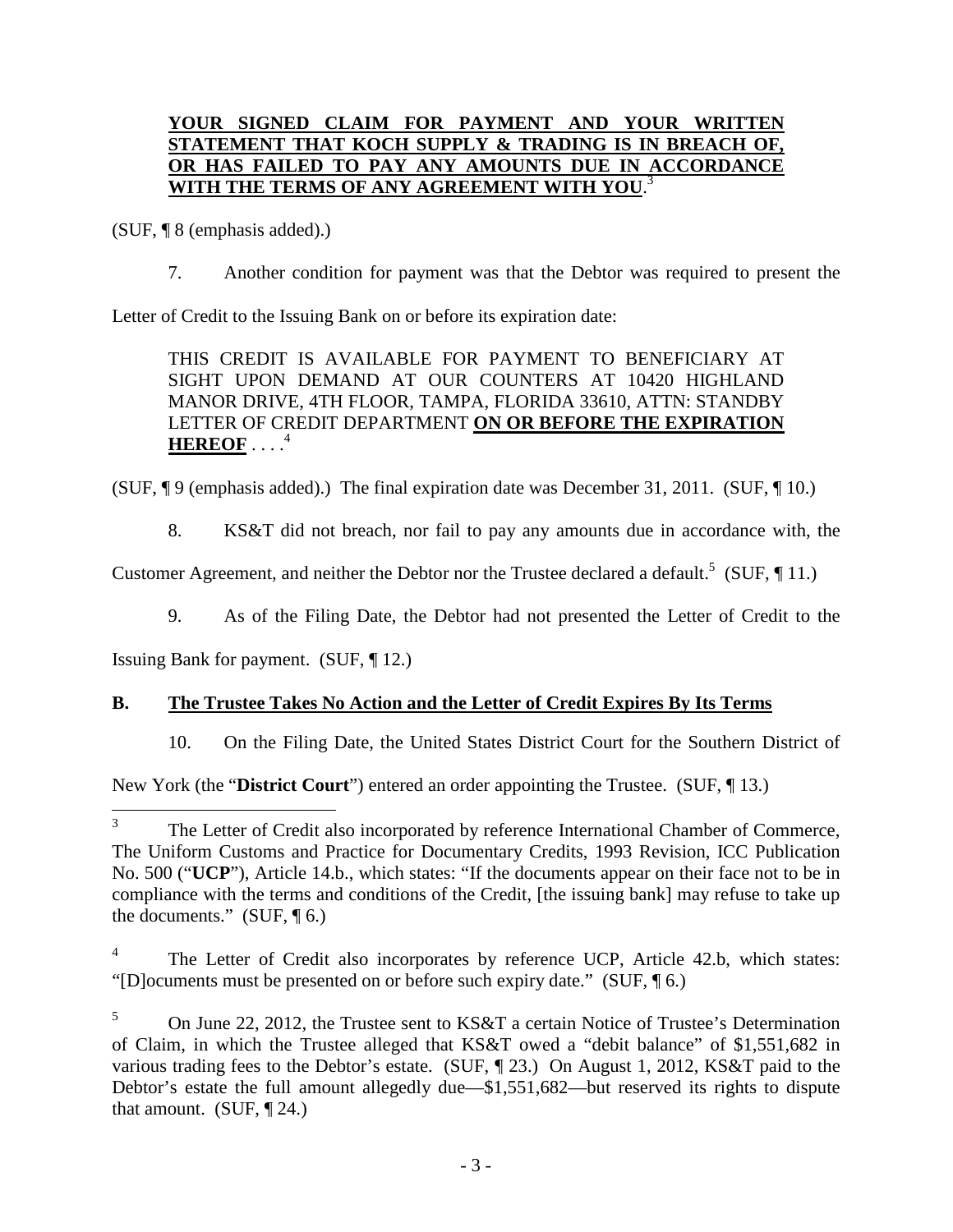11. As of December 31, 2011, the Debtor's books and records reflected that the Debtor was a beneficiary under the Letter of Credit. (SUF, ¶ 17.)

12. As early as December 9, 2011, the Trustee was aware that the Debtor was also a beneficiary under other letters of credit. (SUF, ¶ 15.)

13. The Trustee could not, absent committing material fraud, certify that KS&T was in default under any agreement with the Debtor. Accordingly, the Trustee did not present the Letter of Credit to the Issuing Bank for payment. (SUF, 18.)

14. The Trustee has not received any funds or other property from the Issuing Bank on account of the Letter of Credit.<sup>6</sup> (SUF,  $\P$  19.)

15. At the end of December 31, 2011, the Letter of Credit expired by its own terms without any action by the Trustee. (SUF,  $\P$  20.)

16. KS&T is not a party to any agreement that purports to preserve the Debtor's or the Trustee's rights as beneficiary upon the expiration of the Letter of Credit.<sup>7</sup> (SUF, 121.)

17. The Trustee did not pay any funds to KS&T upon the expiration of the Letter of Credit. (SUF, ¶ 22.)

18. KS&T has not received any funds from the Trustee or the Debtor's estate at any other time since the Filing Date either. (*Id*.)

19. On June 22, 2012, the Trustee sent to KS&T a certain Notice of Trustee's Determination of Claim (the "**Notice**"). (SUF, ¶ 23.)

<sup>&</sup>lt;sup>6</sup> As of the Filing Date, the Debtor was a beneficiary under a total of nine letters of credit. (SUF, ¶ 14.) To date, the Trustee has not presented any letters of credit for payment. (SUF, ¶ 16.)

<sup>7</sup> *Cf. ConocoPhillips Co. v. Giddens (In re MF Global, Inc.)*, No. 12 Civ. 6014, 2012 WL 4757866, at \*1 (S.D.N.Y. Oct. 4, 2012) ("Prior to the Domestic LOCs' expiration and subsequent to MFGI's bankruptcy, the Trustee and ConocoPhillips entered into an interim agreement by which the Domestic LOCs would be returned to ConocoPhillips—but frozen pending a determination by a court on how to treat the proceeds of those LOCs.").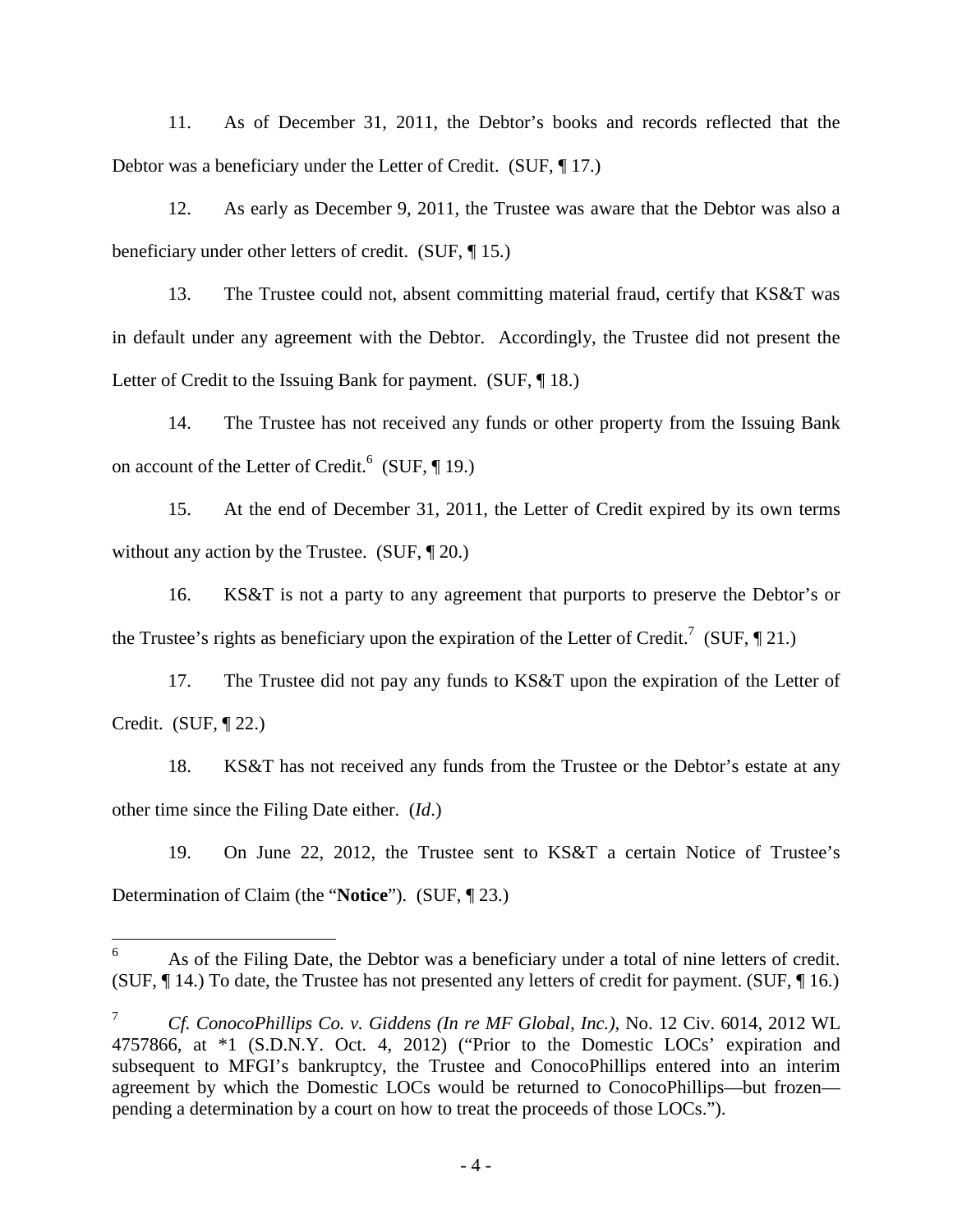20. In the Notice, the Trustee alleged that KS&T "received an **unauthorized transfer** or distribution of not less than [\$20 million] of property in the [Debtor's] estate **by virtue of the expiration** on December 31, 2011 of [the Letter of Credit]."<sup>8</sup> (*Id.* (emphases added).)

21. Shortly thereafter, the Trustee also filed a letter with the Court that alleged that "the [Letter of Credit] . . . is property of the estate, and KS&T's retention of such property constitutes a violation of the Automatic Stay." (SUF, ¶ 26.)

22. On July 19, 2012, KS&T filed a complaint against the Trustee, as Trustee for the liquidation of the Debtor, a former commodity broker. As amended, KS&T's complaint asserts two claims requesting declaratory judgments that the expiration of the Letter of Credit does not give rise to any liability from KS&T to the Trustee under sections 362, 542, 549, 550, or 764 of the Bankruptcy Code (together, "**KS&T's Declaratory Judgments**"). (ECF No. 24.)

23. The Trustee then asserted a counterclaim against KS&T (the "**Counterclaim**") (ECF No. 25). In response to KS&T's motion for a more definitive statement (ECF No. 26), the Trustee modified his Counterclaim, at the Court's direction, in an email dated October 18, 2012 (ECF No. 32, Ex. A).

24. As modified, the Trustee's Counterclaim includes two requests for relief. The first request is for a declaratory judgment "that the face value of the [Letter of Credit], \$20 million, with interest, constitutes customer property" pursuant to sections 761 through 767 of the Bankruptcy Code and 17 C.F.R. §§ 190.01 and 190.08, which regulations were promulgated by

<sup>8</sup> The Trustee has likewise alleged that "the Trustee's determination concluded that KS&T owed the Trustee \$20 million on the basis that the [Letter of Credit] constitutes customer property . . . and that expiration of the [Letter of Credit] constituted a transfer or distribution of that property to KS&T" (SUF, ¶ 26), and that "this case is about whether the Trustee is correct in his determination of [KS&T's] claim when he includes the full amount of the [Letter of Credit] as customer property in KS&T's net equity, and concludes that the return or expiration of the [Letter of Credit] acted as a transfer of that property to KS&T" (SUF, ¶ 25).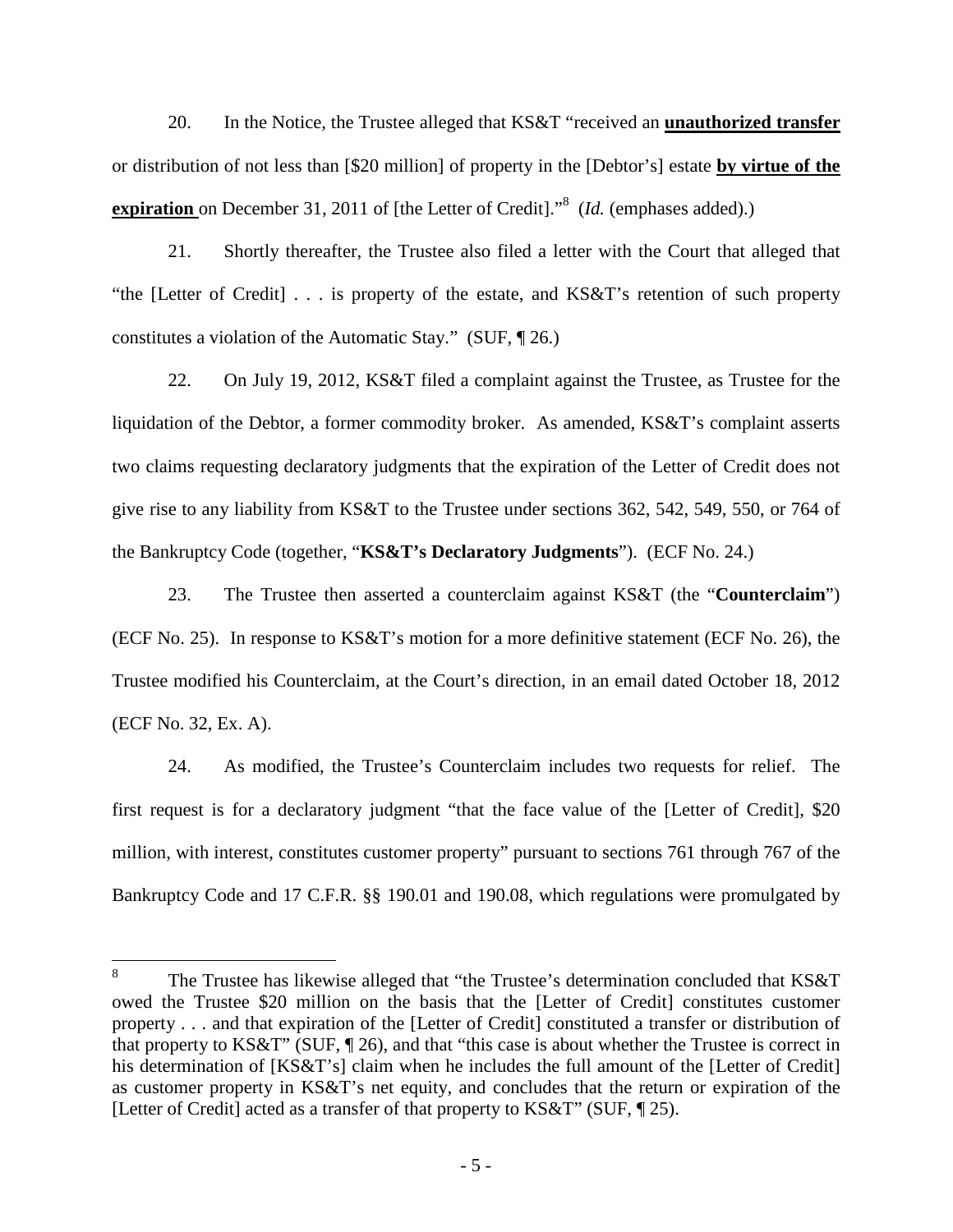the Commodity Futures Trading Commission ("**CFTC**") (the "**Trustee's First Requested Declaratory Judgment**"). The second request is for a declaratory judgment "that KS&T must immediately pay to the Debtor the face value of the [Letter of Credit], \$20 million, with interest," pursuant to sections 362, 542, 549, 551, and 764 of the Bankruptcy Code and 17 C.F.R §§ 190.01 and 190.08, (the "**Trustee's Second Requested Declaratory Judgment**").

25. On the date hereof, KS&T filed a motion for summary judgment with respect to the Trustee's Counterclaim and both of the claims in KS&T's complaint (the "**Motion**") and respectfully submits this memorandum of law in support of that Motion.<sup>9</sup>

#### **STANDARD OF REVIEW**

Rule 56(a) of the Federal Rules of Civil Procedure states that the Court must grant summary judgment if (i) there is no genuine issue as to any material fact, and (ii) the movant is entitled to judgment as a matter of law. Here, there is no genuine issue as to any material fact. Thus, the Court need only consider the second prong of Rule 56(a). As to that prong, a movant is entitled to judgment as a matter of law if the other party cannot "make a showing sufficient on an essential element of the case with respect to which [the other party] has the burden of proof," *Celotex Corp. v. Catrett*, 477 U.S. 317, 323 (1986), or if "the record taken as a whole could not lead a rational trier of fact to find for the [other] party" on an element for which the movant has the burden of proof, *Matsushita Elec. Inds. Co. v. Zenith Radio Corp.*, 475 U.S. 547, 587 (1986).

<sup>9</sup> Pursuant to the Joint Briefing Schedule in this case (ECF No. 23), any hearing on the Motion will be held after the District Court rules on KS&T's motion to withdraw the reference (ECF No. 4). By filing the Motion in this Court, KS&T is not waiving any rights in connection with its motion to withdraw the reference, nor is it consenting to the final adjudication of this proceeding by this Court.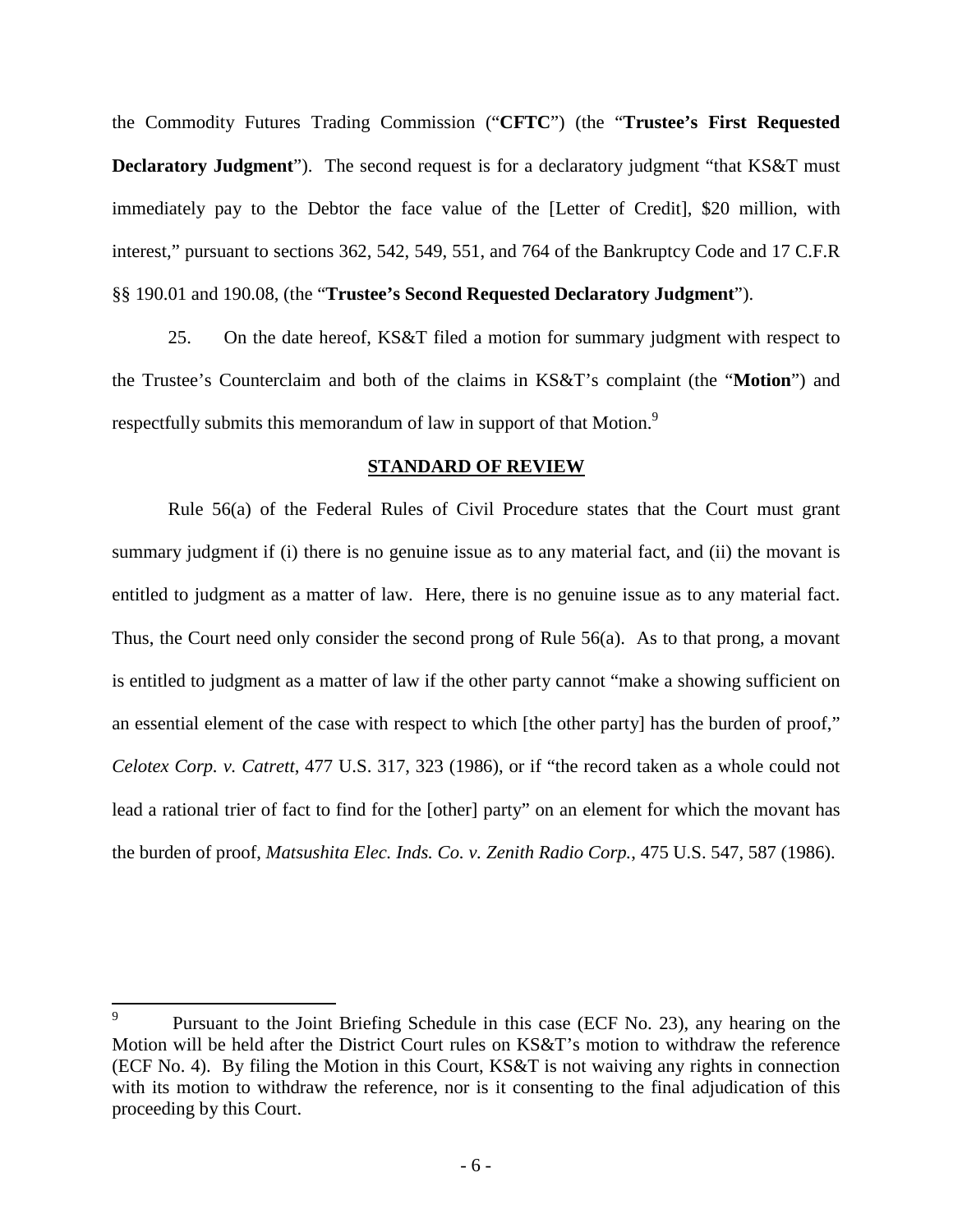#### **ARGUMENT**

The Trustee's Counterclaim boils down to this: KS&T must, as a matter of law, pay \$20 million to the Debtor's estate on account of the expiration of the Letter of Credit. KS&T's complaint asserts the opposite—that KS&T has no liability. Thus, a ruling by the Court against the Trustee on his Counterclaim will, necessarily, result in a ruling in KS&T's favor on its complaint.<sup>10</sup> For this reason, and to streamline the Court's consideration of the legal issues, KS&T focuses herein on the Trustee's Counterclaim, which, as explained below, lacks merit.

## **I. KS&T IS ENTITLED TO SUMMARY JUDGMENT ON THE TRUSTEE'S REQUEST FOR A DECLARATORY JUDGMENT THAT THE "FACE VALUE" OF THE LETTER OF CREDIT CONSTITUTES CUSTOMER PROPERTY.**

To support the Trustee's First Requested Declaratory Judgment—that the "face value" of the Letter of Credit constitutes "customer property"—the Trustee relies on a broad array of authorities, namely sections 761 through 767 of the Bankruptcy Code (the complete Commodity Broker Liquidation subchapter) and 17 C.F.R.  $\S$ § 190.01 and 190.08.<sup>11</sup> But the Court need consider only one authority—17 C.F.R. § 190.08(a)(1)(i)(E)—which specifically governs letters of credit and squarely contradicts the Trustee's position. And although the Court need not take this next step, the Trustee's position also conflicts with the general definition of "customer

 $10$  In that both parties are requesting declaratory judgments, they do not dispute it would be appropriate for this Court to enter such a judgment. That position is squared with the law: (i) the judgments will serve a useful purpose in resolving the Trustee's allegations in connection with the Letter of Credit; (ii) the judgments will finalize the controversy between KS&T and Trustee and offer KS&T relief from uncertainty; (iii) the parties' requests are not being used for "procedural fencing or a race to res judicata" because neither party has commenced any other action as to that subject matter; (iv) for the same reason, the judgments will not increase friction between any other sovereign legal systems or improperly encroach on the domain of a state or foreign court; and (v) there are no other remedies available to the parties. *See New York v. Solvent Chem. Co.*, 664 F.3d 22, 26 (2d Cir. 2011) (listing factors for consideration).

<sup>&</sup>lt;sup>11</sup> The Trustee's Counterclaim asserts that the "face value" of the Letter of Credit includes unspecified "interest." The Trustee offers no support for that assertion, because there is none. KS&T reserves all of its rights to respond to any argument the Trustee may present on this issue.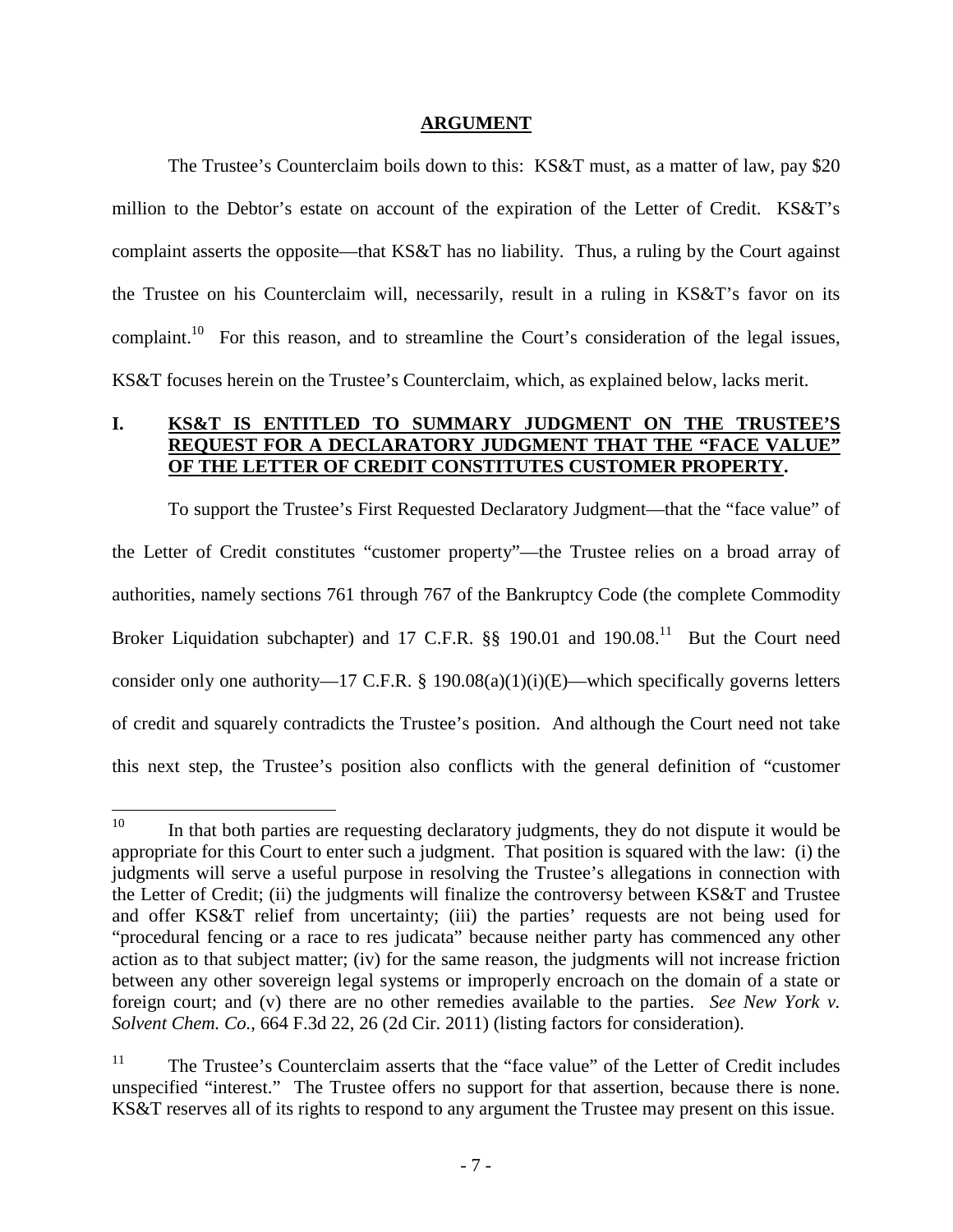property" set forth in section 761(10) of the Bankruptcy Code and 17 C.F.R.  $\frac{8}{190.08}$ .<sup>12</sup> Thus, as a matter of law, judgment must be entered against the Trustee and in favor of KS&T.

#### **A. The Plain Language of 17 C.F.R. § 190.08 Refers to Letter of Credit "Proceeds," Not "Face Value," and There are No Letter of Credit Proceeds.**

The CFTC promulgated 17 C.F.R.  $\S$  190.08(a)(1)(i)(E) pursuant to its authority to decide what property is included in or excluded from the definition of "customer property." *See* 7 U.S.C. § 24(a)(1). That regulation specifically addresses letters of credit and in plain language provides that only "[t]he full **proceeds** of a letter of credit" constitute customer property. 17 C.F.R. § 190.08(a)(1)(i)(E) (emphasis added). *See United States v. Ron Pair Enters., Inc.*, 489 U.S. 235, 241 (1989) ("[W]here, as here, the statute's language is plain, the sole function of the courts is to enforce it according to its terms."). Of course, the "proceeds" of a letter of credit are the funds that the beneficiary receives from the issuing bank when it draws on the letter of credit. *See, e.g.*, U.C.C. § 5-114(a) (defining "proceeds of a letter of credit" as "the cash, check, accepted draft, or other item of value paid or delivered upon honor or giving of value by the issuer"). The CFTC's interpretive guidance confirms this self-evident and well-known meaning, stating that a trustee is "required to **draw** the full value of a letter of credit . . . and treat the **funds received** as customer property." Supplementary Information, 48 Fed. Reg. 8716, 8718 (Mar. 1, 1983) (emphasis added).<sup>13</sup> *See Auer v. Robbins*, 519 U.S. 452, 461 (1997) (holding that an agency's interpretation of its own regulation is "controlling unless plainly erroneous or inconsistent with the regulation") (quotation omitted); s*ee also Lorrilard v. Pons*, 434 U.S. 575, 583 (1978) ("Where words are employed in a statute which had at the time a well-known

<sup>12</sup> *See also* 17 C.F.R. § 190.01(o) (defining "customer property" by cross-reference to 17 C.F.R. § 190.08).

<sup>13</sup> *See also* Supplementary Information, 48 Fed. Reg. 8716, 8719 (Mar. 1, 1983) (referring to the "funds affected by drawing upon the letter").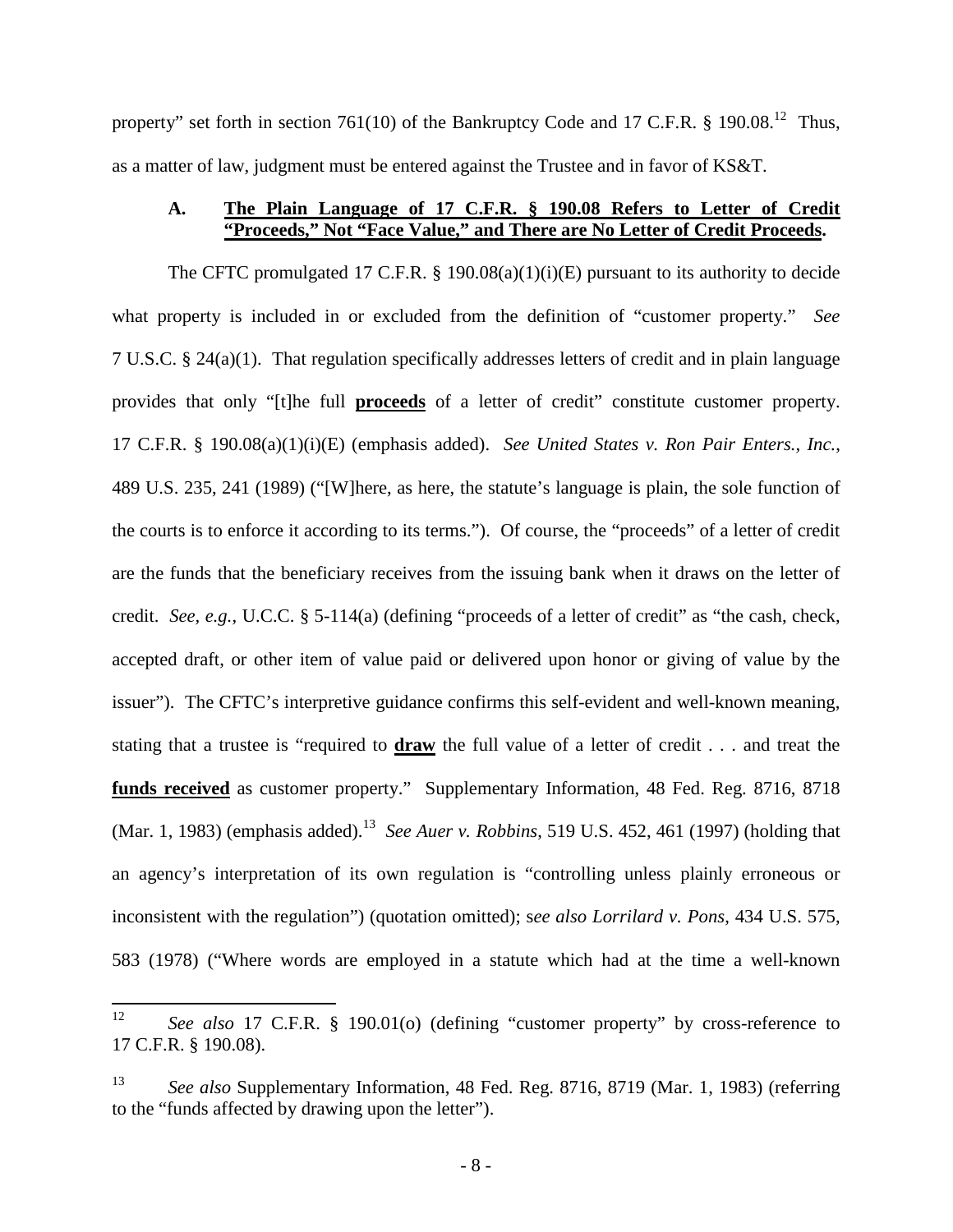meaning . . . in the law of this country they are presumed to have been used in that sense unless the context compels to the contrary.") (quotation omitted).<sup>14</sup> Moreover, the CFTC's decision to treat only the "proceeds" (*i.e.*, the "funds received") from a letter of credit as customer property is eminently sensible in light of the Trustee's obligation under section 766(f) of the Bankruptcy Code and 17 C.F.R. § 190.02(f)(3) to "reduce to money" all property, including letters of credit, "promptly," "in an orderly manner," and "consistent with good market practice."<sup>15</sup>

Here, it is undisputed that the Trustee did not follow the CFTC's mandate with regard to any letter of credit in his possession, did not draw (or even attempt to draw) on the Letter of Credit, and thus did not receive any funds from the Issuing Bank on account of the Letter of Credit. (SUF, ¶¶ 16, 18, 19.) Further, because the Letter of Credit expired without any action by the Trustee (SUF, ¶ 20), he cannot obtain any such funds in the future either. *See, e.g.*, *Todi*

<sup>&</sup>lt;sup>14</sup> In the interpretive guidance, the CFTC goes on to state that the Trustee can draw on letters of credit "irrespective of their terms even though they . . . condition payment on delivery of a certification that additional funds are required . . . to cover a default with respect to a contract." Supplementary Information, 48 Fed. Reg. 8716, 8718 (Mar. 1, 1983). To be clear, KS&T believes that portion of the interpretive guidance is inconsistent with the regulation, the plain terms of which do not purport to override the terms and conditions of a letter of credit, and also plainly erroneous because such an interpretation would render the regulation in excess of its statutory authority and thus void. *See* 5 U.S.C. § 706(2)(E) (stating that court must "hold unlawful and set aside" agency action that is "in excess of statutory jurisdiction, authority, or limitations, or short of statutory right."); 7 U.S.C. § 24(a) (granting CFTC authority only to supplement the definition of customer property by "include[ing] or exclude[ing]" "cash, securities, [or] other property," not to alter property rights); 7 U.S.C.  $\S$ § 27a(a)(1), 27(b) (providing that the CFTC "shall not exercise regulatory authority . . . with respect to, an identified banking product," which includes "a letter of credit issued or loan made by a bank."); *cf. In re Griffin Trading Co.*, 245 B.R. 291 (Bankr. N.D. Ill. 2000) (striking regulation 17 C.F.R. §190.08(a)(1)(ii)(j) as in excess of the CFTC's statutory authority), *vacated by settlement*, *Inskeep v. Meespierson, N.V. (In re Griffin Trading Co.)*, 270 B.R. 882 (N.D. Ill. 2001). Depending on the positions taken by the Trustee in this matter, the Court may not need to reach this issue because here the Trustee did not draw on the Letter of Credit and it expired.

<sup>15</sup> As discussed in section II.A. below, section 108(b) of the Bankruptcy Code guaranteed that the Trustee received at least sixty days after the Filing Date to draw on letters of credit, even if the letters of credit would have otherwise expired before the end of that sixty-day period.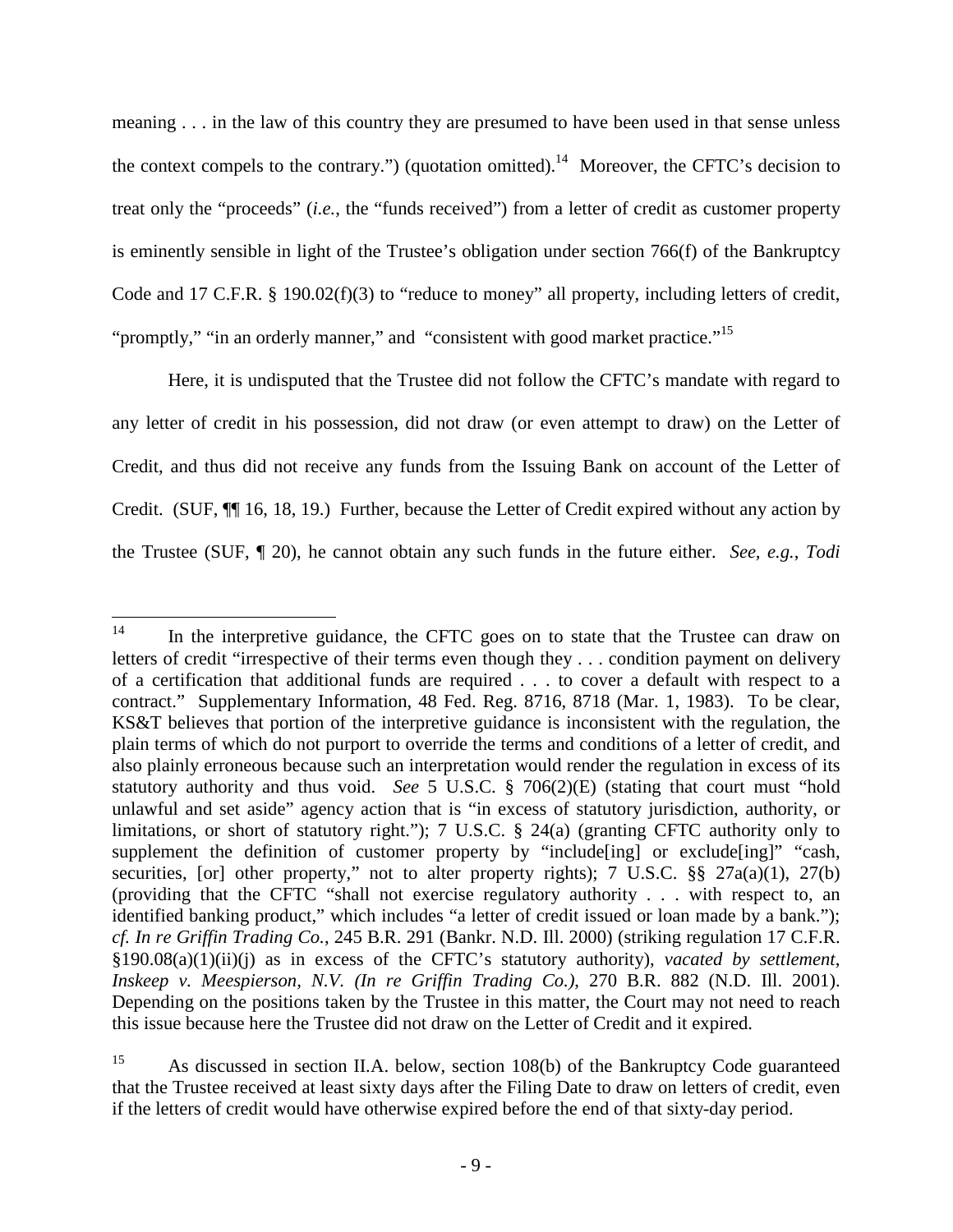*Exports v. Amrav Sportswear Inc.*, No. 95 Civ. 6701, 1997 WL 61063, \*4 (S.D.N.Y. Feb. 13, 1997) (holding that an issuing bank had no obligation to pay a beneficiary after a letter of credit expired). Thus, there are not, and never will be, any "proceeds" of the Letter of Credit.

The Trustee understands this, and having painted himself into a corner by taking no action with regard to the Letter of Credit in the sixty days before it expired, is left with no recourse but to ask the Court to completely rewrite 17 C.F.R.  $\S$  190.08(a)(1)(i)(E). The Trustee would like the regulation to say: "Customer property" includes "the face value of a letter of credit, irrespective of whether it has expired," and "the Trustee is hereby excused from the requirement of drawing on the letter of credit and receiving funds from the issuing bank." But this Court cannot, of course, rewrite the plain language of a regulation to completely change its meaning and make it fit what the Trustee would like it to say,  $16$  particularly when the proposed rewrite directly conflicts with the CFTC's interpretative guidance, which expressly distinguishes between the "value" of a letter of credit and the "funds received" from a "draw," and requires the Trustee to "draw" on letters of credit and "treat the **funds received** as customer property."

Thus, the plain language of 17 C.F.R.  $\S$  190.08(a)(1)(i)(E), as confirmed by the CFTC's interpretive guidance, disposes of the Trustee's First Requested Declaratory Judgment.

<sup>&</sup>lt;sup>16</sup> In a parallel matter pending before the District Court, the Trustee argued that if the Court were not to interpret (*i.e.*, rewrite) the regulation to substitute the term "full proceeds" with the term "face value," the regulation would be nugatory. It is difficult to follow his reasoning. The regulation, on its face, requires the Trustee to reduce letters of credit to their "proceeds." Thus, applying that plain language makes it operative, not nugatory. The District Court disagreed with the Trustee's argument. *ConocoPhillips Co. v. Giddens (In re MF Global, Inc.)*, No. 12 Civ. 6014, 2012 WL 4757866, at \*5 n.6 (S.D.N.Y. Oct. 4, 2012) ("The Trustee argues that interpreting 'full proceeds' as anything other than the face value of the letters of credit renders the regulation nugatory. . . . [T]he Court noted at oral argument that the regulation could apply to a situation where 'there has been a trigger for a letter of credit and the trigger may have actually occurred thereby making the CFTC provision live and actually relate to real proceeds . . . .'").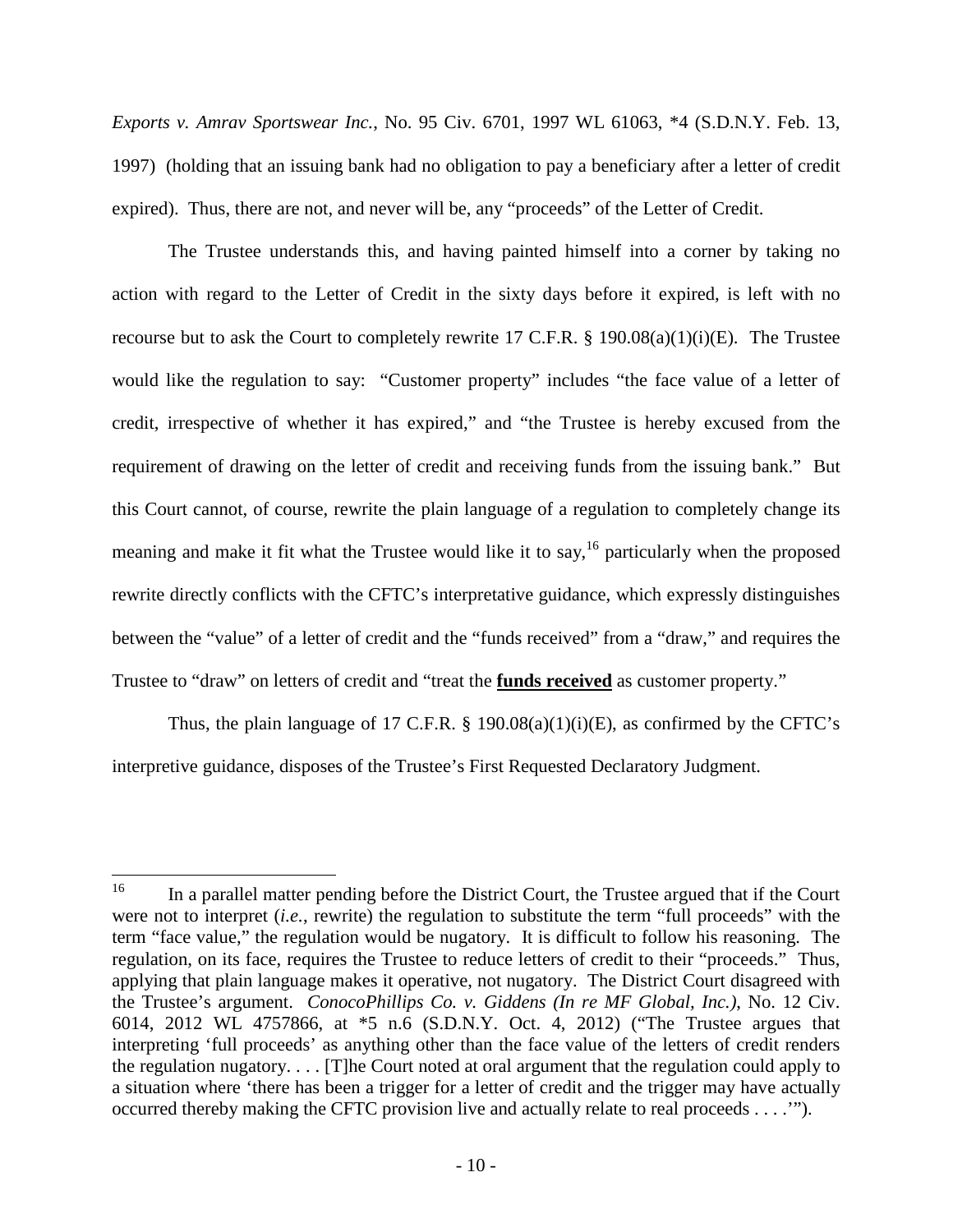#### **B. The "Face Value" of the Letter of Credit is Not a Legally Cognizable Property Interest and, Thus, Does Not Constitute Customer Property.**

Even if the specific language of 17 C.F.R.  $\S$  190.08(a)(1)(i)(E) did not squarely control this case (it does), it would still be the case that the Trustee's First Requested Declaratory Judgment conflicts with section 761(10) of the Bankruptcy Code and 17 C.F.R. § 190.08(a).

Pursuant to the plain language of section 761(10) of the Bankruptcy Code and 17 C.F.R. § 190.08(a)(1), and consistent with simple logic, only "property" can be "customer property." *See* 11 U.S.C. § 761(10) (defining customer property as "cash, a security, or other **property**") (emphasis added); 17 C.F.R. § 190.08(a)(1)(i), (ii) (same); *see also* 7 U.S.C. § 24(a)(1) (authorizing CFTC to designate that "certain cash, securities, [or] other **property** . . . are to be included in or excluded from customer property") (emphasis added). The Trustee would again have the Court rewrite these authorities to say that "something that is not a legally cognizable property interest"—in this case the "face value" of a letter of credit—may also be customer property. Such a rewrite is needed because the only property interest that the Debtor had in the undrawn and now expired Letter of Credit was the conditional right to payment from the Issuing Bank if it made a presentation that complied with all of the Letter of Credit's terms and conditions. (SUF, ¶ 7.) *See Barnhill v. Johnson*, 503 U.S. 393, 398 (1992) ("In the absence of any controlling federal law, 'property' and 'interests in property' are creatures of state law."). Here, it is undisputed that the Trustee did not present the Letter of Credit to the Issuing Bank before its expiration date, December 31, 2011, and thus failed to comply with its terms and conditions.<sup>17</sup> (SUF,  $\P$ ] 9, 18.) As a result, the Debtor's right to payment under certain specified

<sup>&</sup>lt;sup>17</sup> The commencement of the Debtor's liquidation did not toll the expiration date for the Letter of Credit. *See, e.g.*, *In re Policy Realty Corp.*, 242 B.R. 121, 126 (S.D.N.Y. 1999) ("It is well established that the automatic stay does not toll a time limitation."), *aff'd*, *Policy Realty Corp. v. Treber Realty LLC (In re Policy Realty Corp.)*, 213 F.3d 626 (2d Cir. 2000).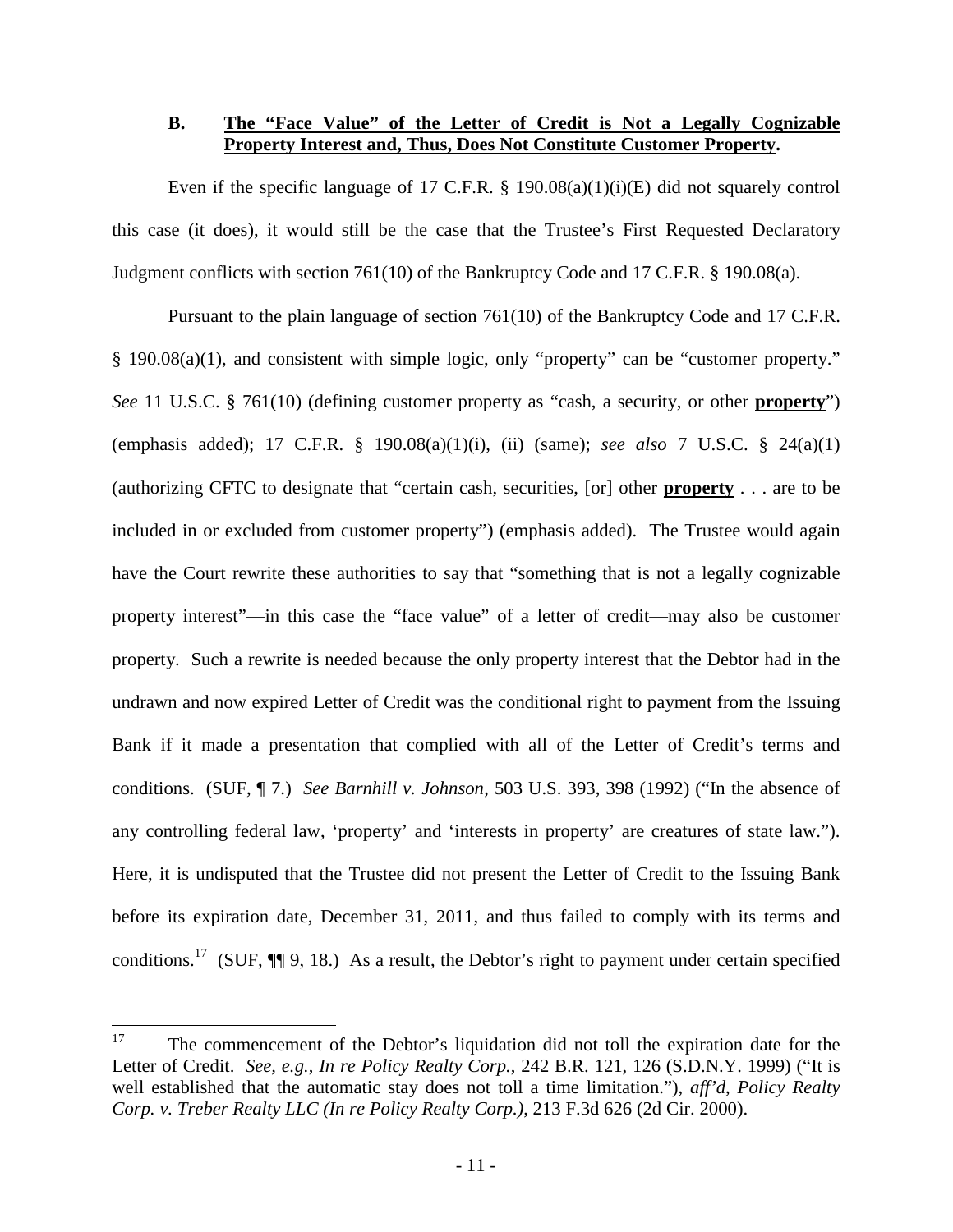conditions is no longer legally enforceable. The simple reality is that the Debtor does not have, and will never obtain, any other property interest of **any** kind, whether it be cash, security, or anything else, on account of the Letter of Credit. *See, e.g.*, *Todi Exports v. Amrav Sportswear Inc.*, No. 95 Civ. 6701, 1997 WL 61063, \*4 (S.D.N.Y. Feb. 13, 1997) (holding that an issuing bank had no obligation to pay a beneficiary after a letter of credit expired).

Thus, the Trustee's First Requested Declaratory Judgment fails for this additional reason.

#### **II. KS&T IS ENTITLED TO SUMMARY JUDGMENT ON THE TRUSTEE'S REQUEST FOR A DECLARATORY JUDGMENT THAT KS&T MUST PAY \$20 MILLION TO THE DEBTOR .**

The Trustee's Second Requested Declaratory Judgment is that "KS&T must immediately pay to the Debtor the face value of the [Letter of Credit], \$20 million, with interest," pursuant to 17 C.F.R §§ 190.01 and 190.08 and sections 362, 542, 549, 551, and 764 of the Bankruptcy Code. The Trustee's request is again not supported by any of the authorities that he relies on, and therefore, as a matter of law, judgment must be entered against him and in favor of KS&T.

#### **A. The Trustee's Request is Not Supported by 11 U.S.C. §§ 549, 551, or 764.**

Turning first to sections 549, 551, and 764 of the Bankruptcy Code, the Trustee faces a threshold problem: None of those three authorities provides for the relief that he is seeking. Instead, section 549 simply states that a "trustee may avoid a transfer of property of the estate . . . that occurs after the commencement of the case" and "is not authorized under [the Bankruptcy Code] or by the court." Section 764, which applies in commodity broker liquidations such as this case, similarly states that "any transfer . . . of property that, but for such transfer, would have been customer property, may be avoided by the trustee, ... if and to the extent that the trustee avoids such transfer under section . . . 549 . . . of [the Bankruptcy Code]." By their plain terms, these two sections of the Bankruptcy Code only empower the Trustee to "avoid" a transfer.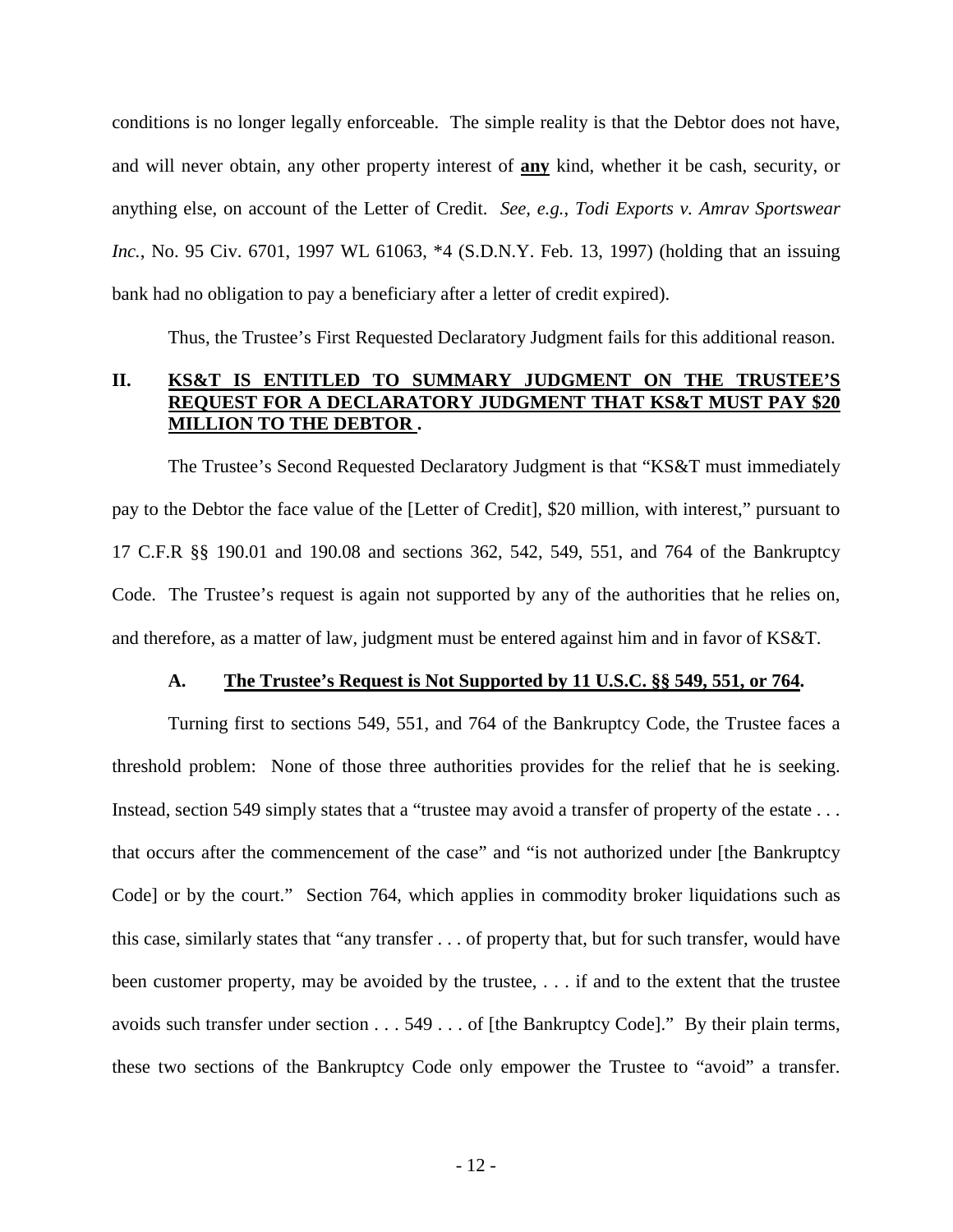Section 551, in turn, merely "preserves" for the estate any transfer that the Trustee avoids. Accordingly, even if the Trustee obtained a judgment under sections 549, 551 and 764 (he cannot), that would not create an obligation on the part of KS&T to pay money to the Debtor.

To actually obtain a judgment that KS&T must affirmatively pay money to the Debtor, the Trustee must establish that KS&T is liable under section 550 of the Bankruptcy Code. *See, e.g.*, *Savage & Assocs., P.C. v. BLR Servs. SAS (In re Teligent, Inc.)*, 307 B.R. 744, 749 (Bankr. S.D.N.Y. 2004) ("The Code separates the avoidance of a . . . transfer from the recovery of a . . . transfer. Once the grounds for setting aside a transfer have been shown, the Trustee faces the second hurdle of establishing a means of recovery under [section] 550(a), the remedies section . . . ."). Curiously, the Trustee failed to even plead a claim under section 550. But assuming for the sake of argument that the Trustee had relied on section 550, it nevertheless remains the case that he does not have a valid claim under sections 549 and 764, which is a predicate for relief under section 550. *See* 11 U.S.C. § 550(a) (authorizing recovery "to the extent that a transfer is avoided"); *see, e.g., Geltzer v. Fur Warehouse, Ltd. d/b/a Kaufman Furs (In re Furs by Albert & Marc Kaufman, Inc.)*, Adv. No. 05-1838, 2006 WL 3735621, at \*8 (Bankr. S.D.N.Y. Dec. 14, 2006) ("The Trustee cannot recover the value of the transfer from any of the transferees . . . unless he first avoids the underlying transfer. . . . The Trustee has not avoided these transfers, and accordingly, has failed to prove an essential element of his right to recover under  $\S$  550(a).").

The Trustee does not have a valid claim under either section 549 or section 764 because he cannot establish an essential element of a claim under those sections, specifically that he made a "transfer" of property. *See, e.g., Merrill Lynch Bus. Fin. Servs., Inc. v. Am. Reprographics Co. (In re Louis Frey Co.)*, Adv. No. 03-91486, 2006 WL 2090083, at \*28 (Bankr. S.D.N.Y. July 28, 2006) (entering judgment against trustee in action pursuant to section 549 of the Bankruptcy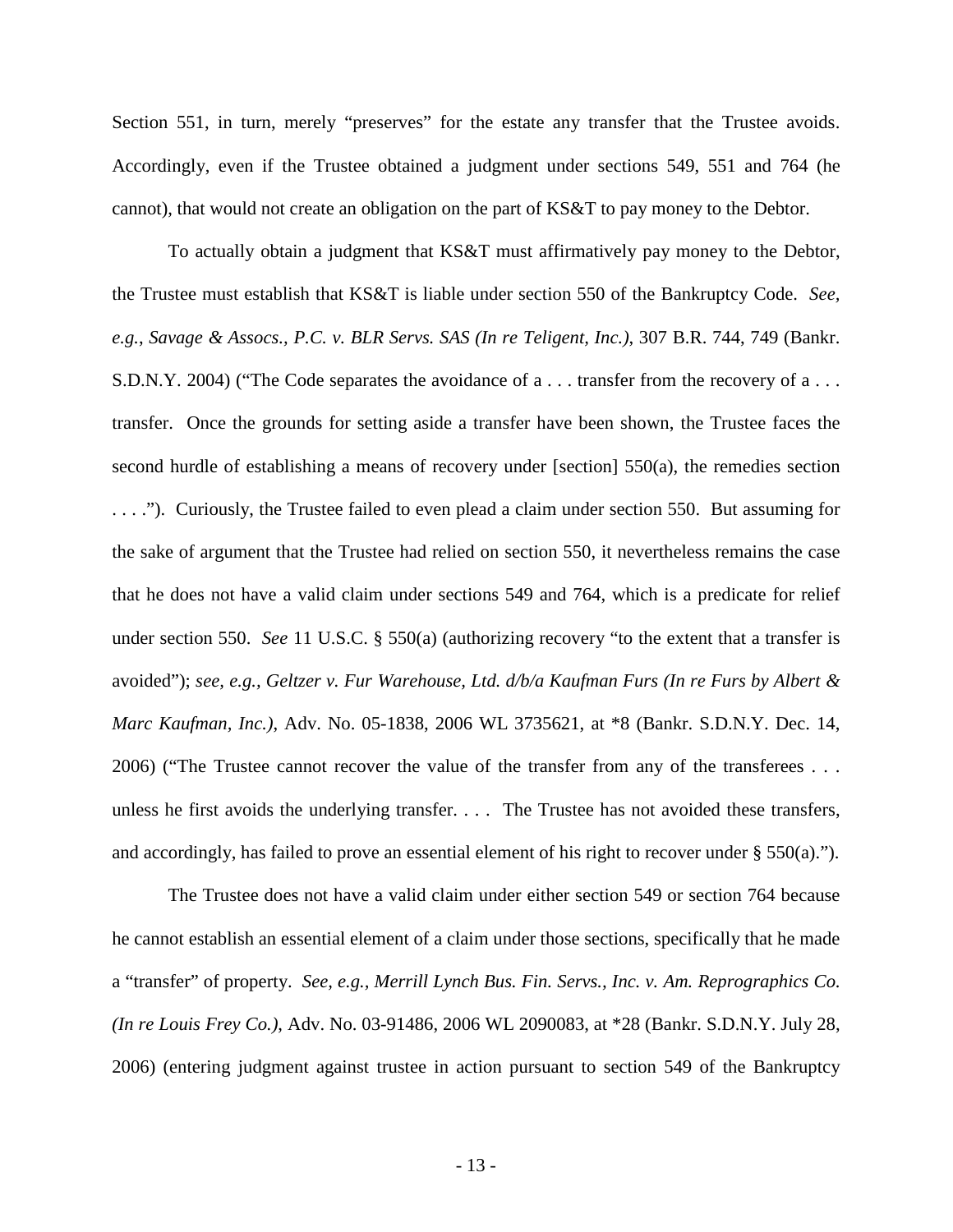Code because the trustee failed to prove that it made a "transfer"); *see also* 10 Collier on Bankruptcy  $\P$  6001.01[1] (16th ed.) (listing elements of section 549 claim).<sup>18</sup> This is because section 101(54) of the Bankruptcy Code defines a "transfer" as "each mode, direct or indirect, absolute or conditional, voluntary or involuntary, of disposing of or parting with (i) property; or (ii) an interest in property." *See also Barnhill v. Johnson*, 503 U.S. 393, 397 (1992) ("What constitutes a transfer . . . is a matter of federal law.") (quotation omitted). Thus, in order for the Trustee to have made a "transfer" within the meaning of section 101(54), the Trustee must have "disposed of or parted with" an interest in property. *See, e.g.*, *Merrill Lynch Bus. Fin. Servs.*, 2006 WL 2090083, at \*28 (entering judgment against trustee who "failed to support the legal proposition that the unauthorized appropriation and use of confidential business information is a 'transfer'—*i.e.*, that it disposes of or parts with an interest in property.").<sup>19</sup> But the Trustee cannot make that showing. In fact, he admits that he did not pay any money to KS&T upon the expiration of the Letter of Credit (SUF, ¶ 22), and has not identified in his Counterclaim, and cannot identify, any other property that he "disposed of or parted with."

To date, to overcome his inability to identify property that he "disposed of or parted with," the Trustee has repeatedly argued that the expiration of the Letter of Credit was itself a "transfer" of property. (SUF, ¶¶ 23, 25, 26.) But that argument fails too. As discussed in section I.B. above, the only property right that the Debtor had on account of the Letter of Credit

<sup>&</sup>lt;sup>18</sup> As the alleged transferee, KS&T does not have the burden of proving that it did not receive a transfer. *See* 10 Collier on Bankruptcy ¶ 6001.01[2] (16th ed.) ("It would . . . be an unusual extension of normal principles of evidence if the [alleged transferee] were required to prove that a transfer did not happen.").

<sup>19</sup> *See also Geltzer v. Mooney (In re MacMenamin's Grill Ltd*.*)*, 450 B.R. 414, 429 (Bankr. S.D.N.Y. 2011) ("A 'transfer' . . . is ultimately a disposition of property."); *cf. Barnhill*, 503 U.S. at 399-401 (holding that check payment is not a "transfer" until the payor's property interest—its claim against the bank—passes to the payee).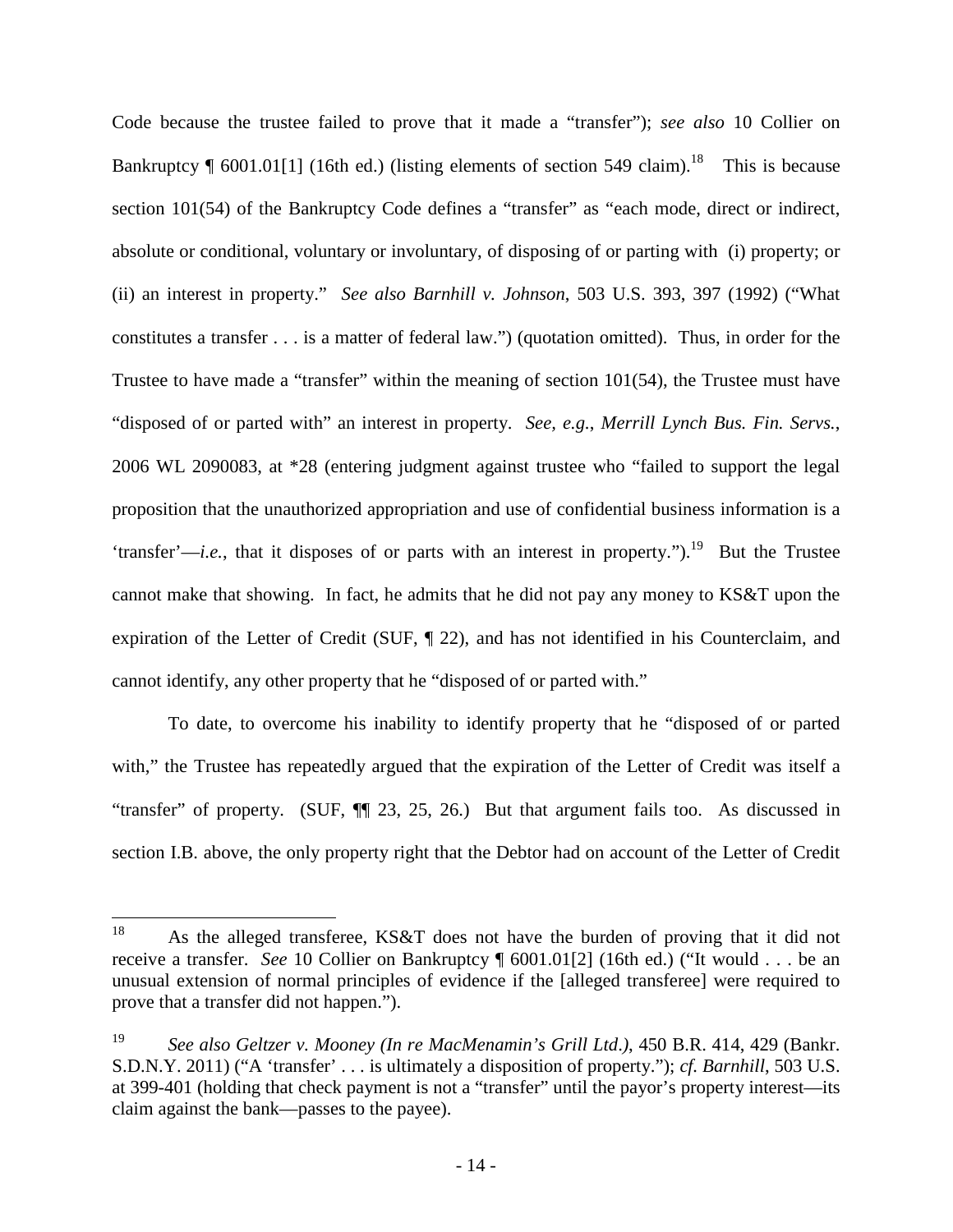was a conditional right to payment. (SUF,  $\P$  7.) When the Letter of Credit expired by its terms due to the passage of time (SUF, ¶ 20), the Trustee did not "dispose of" or "part with" any property (nor did KS&T acquire anything). Rather, the Debtor's conditional right to payment simply ceased to be legally enforceable; it expired when the Letter of Credit expired.

It is well-established that under these circumstances—where a debtor's rights expire due to the mere passage of time—no "transfer" of property takes place. *See, e.g., Sullivan v. Willock (In re Wey)*, 854 F.2d 196, 199 (7th Cir. 1988) (affirming lower court ruling that the termination of a sales contract after the expiration of a specified period for the debtor to close on the sale was not a transfer of the debtor's property because "the contract expired by its own terms when the closing did not occur" and thus "[the debtor] possessed no right which he could transfer"); *Edgewater Med. Ctr. v. Edgewater Prop. Co. (In re Edgewater Med. Ctr.)*, 373 B.R. 845, 853 (Bankr. N.D. Ill. 2007) (holding that the expiration of an option right was not a "transfer" because "when the option lapsed, the right simply disappeared").<sup>20</sup> Thus, the expiration of the Letter of Credit is not a "transfer," as a matter of law.

The Trustee's "expiration = transfer" theory fails for an additional reason. Treating the expiration of the Letter of Credit as a "transfer" of property subject to avoidance and recovery creates an irreconcilable conflict with section 108(b) of the Bankruptcy Code. In that section,

<sup>20</sup> *See also Coast Cities Truck Sales, Inc. v. Navistar Int'l Transp. Co. (In re Coast Cities Truck Sales, Inc.)*, 147 B.R. 674, 678 (D.N.J. 1992) (holding that automatic termination of a contract after expiration of a specified period for the debtor to cure its breach was not a transfer because "[the debtor] possessed no rights as a matter of law which it could relinquish since the contract . . . had expired by its own terms"), *aff'd*, 5 F.3d 1488 (3d Cir. 1993); *Durwick, LLC v. Doe (In re Durwick, LLC)*, 2012 WL 2046877, at \*3 (Bankr. D. Colo. June 1, 2012) (explaining that the definition of "transfer" in section 101(54) of the Bankruptcy Code "involves something more than the mere passage of time" and thus "[w]hen a debtor's interest in property, by operation of non-bankruptcy law, ceases to exist upon the mere passage of time, the extinguishment of the debtor's interest in property is not an avoidable transfer"); 2 Collier on Bankruptcy ¶ 101.54 (16th ed.) ("The prepetition lapse of an option held by the debtor is not a transfer. The option does not transfer to or vest in anyone else; it simply no longer exists.").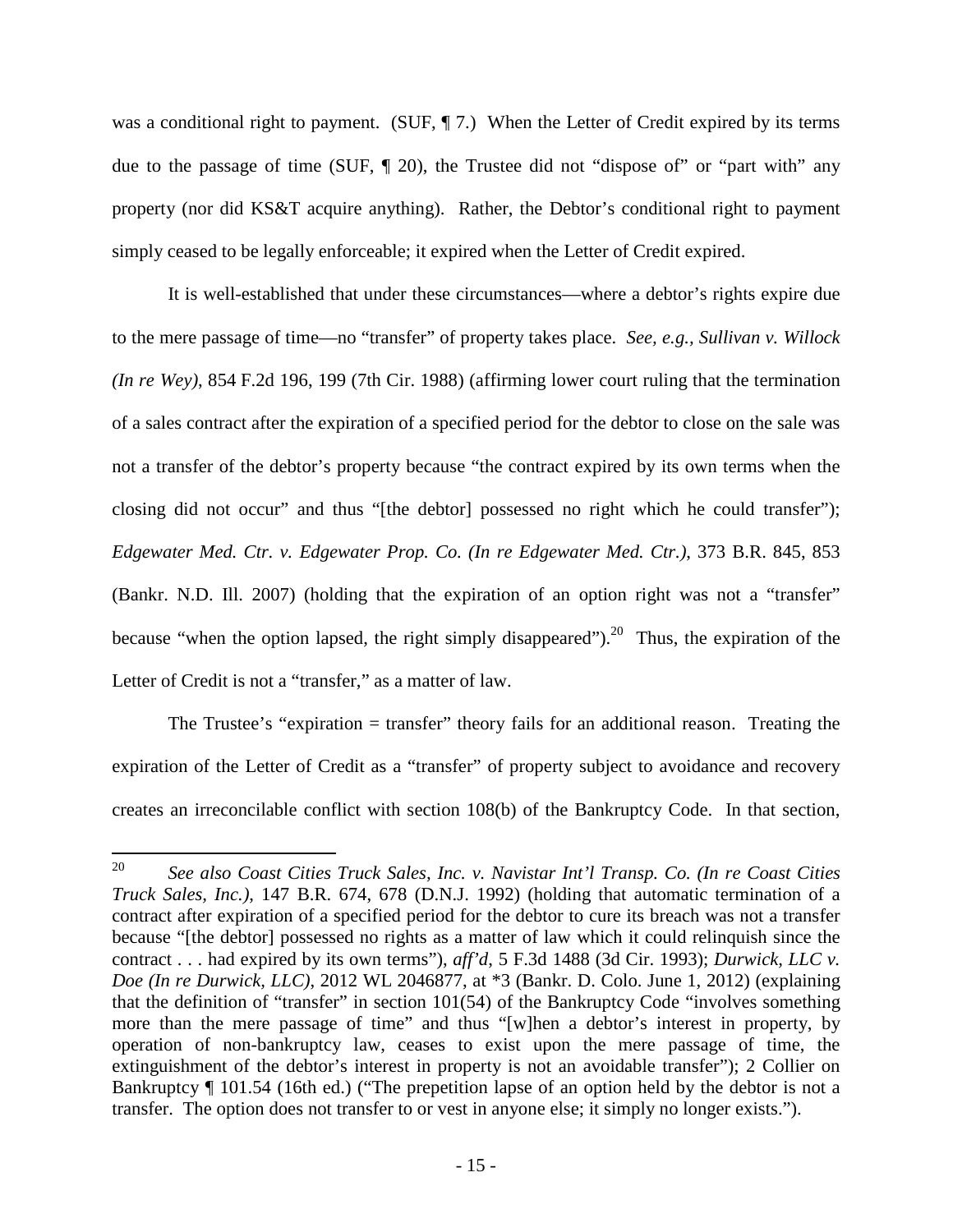Congress expressly circumscribed the Trustee's right to submit untimely claims for payment on agreements that expire after the Filing Date, granting the Trustee up to a sixty-day extension of the applicable expiration dates. 11 U.S.C. § 108(b).<sup>21</sup> Thus, Congress has already squarely answered the question: "How much extra time is a Trustee allowed to act on rights provided for under expiring agreements?" And the answer is no more than sixty days. If a trustee could otherwise claim on an expired agreement by asserting that expiration was a "transfer" of property, the limitations Congress established in section 108(b) would be rendered meaningless.

Moreover, regulation 17 C.F.R.  $\S$  190.08(a)(1)(i)(E) and the CFTC's interpretive guidance further support that expiration of the Letter of Credit does not constitute a transfer of property. As discussed in section I.A. above, 17 C.F.R. § 190.08(a)(1)(i)(E) provides that "[t]he full **proceeds** of a letter of credit" constitute customer property. (Emphasis added.) The CFTC's interpretive guidance, in turn, provides that "the trustee [is] required to **draw** the full value of a letter of credit . . . and treat the **funds received** as customer property." Supplementary Information, 48 Fed. Reg. 8716, 8718 (Mar. 1, 1983) (emphases added). Neither authority states nor even hints that the Trustee is excused from timely presenting the Letter of Credit for payment, or that the expiration of the Letter of Credit constitutes a "transfer" of property to KS&T. *See ConocoPhillips Co. v. Giddens (In re MF Global, Inc.)*, No. 12 Civ. 6014, 2012 WL 4757866, at \*6 n.11 (S.D.N.Y. Oct. 4, 2012) ("[T]he Supplemental Information does not address how a Trustee should treat *expired* letters of credit . . . ."). To the contrary, the plain language of both authorities confirms that the Trustee is required to actually draw on the Letter of Credit and

<sup>&</sup>lt;sup>21</sup> Section 108(b) of the Bankruptcy Code states that "[i]f  $\ldots$  an agreement fixes a period within which the debtor . . . may file any pleading, demand, notice, or proof of claim . . ., or perform any similar act, and such period has not expired before the date of the filing of the petition, the trustee may **only** file . . . or perform, as the case may be, before the later of—(1) the end of such period . . .; or (2) 60 days after the [filing date]." (Emphasis added.)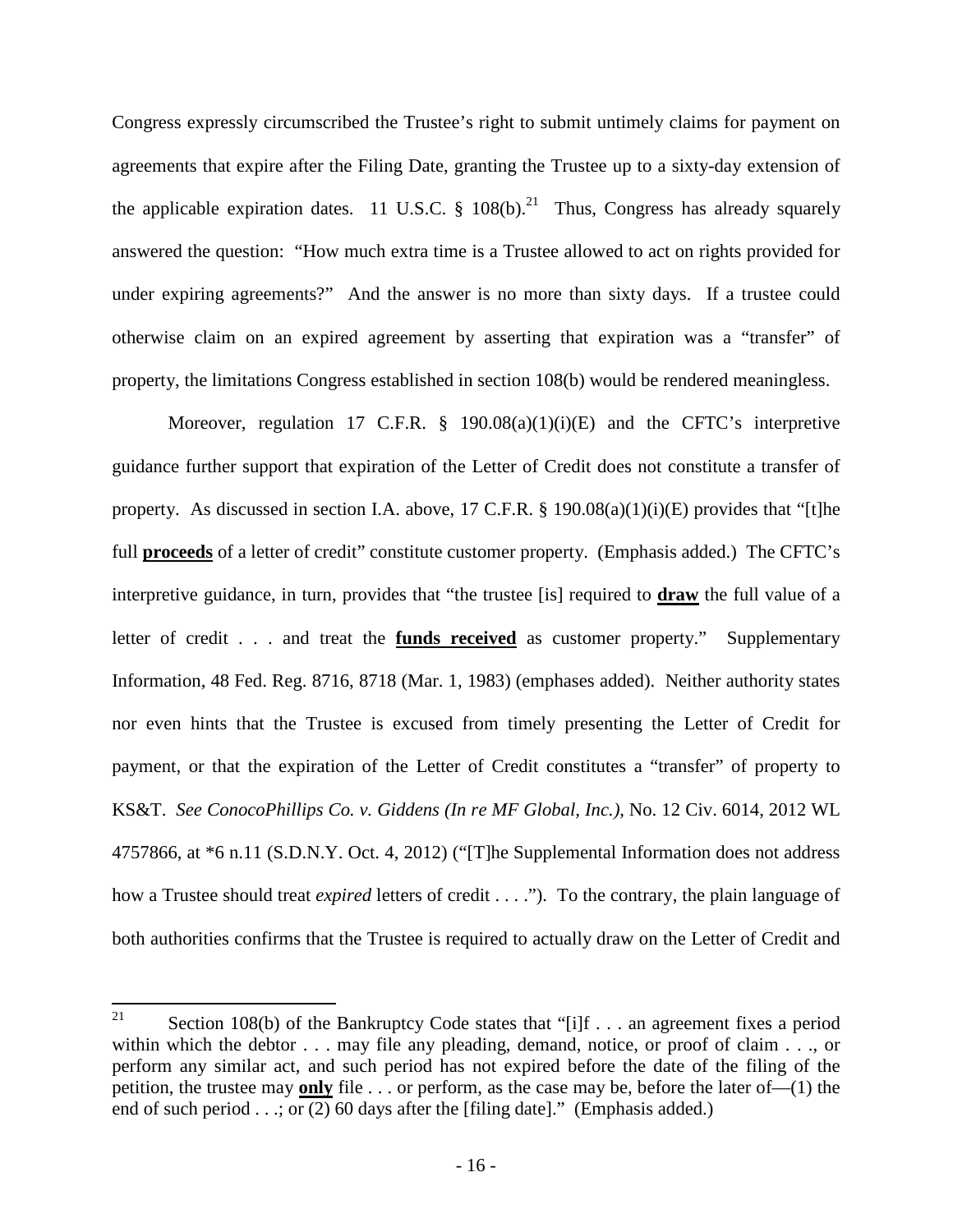receive funds (*i.e.*, "proceeds") from the Issuing Bank, which is consistent with the Trustee's obligation in section 766(f) of the Bankruptcy Code and 17 C.F.R. § 190.02(f)(3) to "reduce to money" all property "promptly," "in an orderly manner," and "consistent with good market practice." For KS&T to have received a "transfer" of property, the Trustee would then have had to have paid those funds to KS&T, something he did not do, by admission (SUF, ¶ 22).

In sum, the Trustee cannot satisfy his burden of proving an essential element of his claim—that he made a "transfer" of property within the meaning of section 101(54)—and thus sections 549, 550, 551, and 764 of the Bankruptcy Code do not provide support for the Trustee's Second Requested Declaratory Judgment.<sup>22</sup>

<sup>&</sup>lt;sup>22</sup> By focusing herein on the absence of a "transfer" of property, KS&T is not conceding that any of the other elements of sections 549, 550, 551, or 764 of the Bankruptcy Code are satisfied. Indeed, even taking the Trustee's position that the expiration of the Letter of Credit was a "transfer" of property, the Trustee's Second Requested Declaratory Judgment still fails because the Trustee was fully authorized to let the Letter of Credit expire.

Pursuant to section 766(f) of the Bankruptcy Code, the Trustee is authorized, and in fact required, to "reduce to money, consistent with good market practice, all . . . property of the estate." It is undisputed that "good market practice" requires the Trustee to comply with applicable law. *See* Trustee's Memorandum of Law in Opposition to ConocoPhillips' Motion to Withdraw the Reference, Case No. 12-CV-06014 (S.D.N.Y. filed Aug. 23, 2012), ECF No. 18, at 17 (Trustee stating that "ConocoPhillips . . . argues that unlawful conduct is not 'good market practice' as used in the Bankruptcy Code" and "[t]he Court can rest assured that th[is] proposition[] [is] common ground between the parties"); *see also* 28 U.S.C. § 959(b) (obligating Trustee to "manage and operate the property in his possession . . . according to the requirements of the valid laws of the State in which such property is situated, in the same manner that the owner or possessor thereof would be bound to do if in possession thereof").

Here, the Trustee could not present the Letter of Credit for payment without committing material fraud. *See* U.C.C. § 5-109 cmt. 1 (beneficiary commits "material fraud" when it "has no colorable right to expect honor and where there is no basis in fact to support such a right to honor"). Thus, the Trustee was authorized by section 766(f) of the Bankruptcy Code, and indeed required, to let the Letter of Credit expire, thus liquidating it at its effective value: \$0.

Moreover, because the value of the Letter of Credit was \$0, that is all that the Trustee could recover under section 550(a) of the Bankruptcy Code even if the supposed transfer was unauthorized. *See McCord v. Agard (In re Bean)*, 252 F.3d 113, 117 (2d Cir. 2001) ("[A] trustee cannot recover that which did not belong to the estate at the time the debtor filed for bankruptcy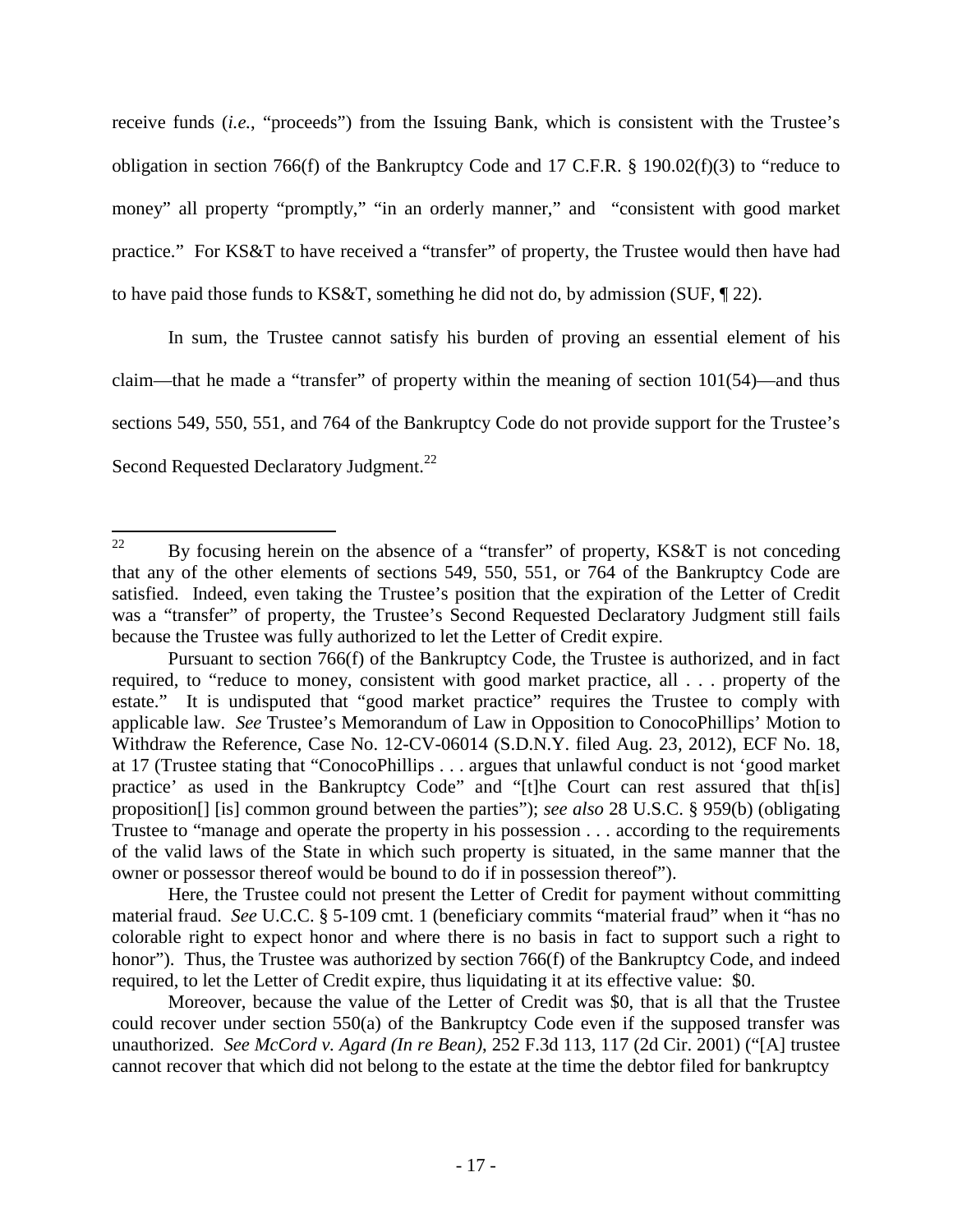#### **B. The Trustee's Request is Not Supported by 11 U.S.C. §§ 362 or 542.**

The Trustee's Second Requested Declaratory Judgment also fails to the extent that it is based on sections 362 and 542 of the Bankruptcy Code.

Section 542 of the Bankruptcy Code obliges entities that are in the possession, custody, or control of property of the estate to deliver that property to the Trustee. *See United States v. Whiting Pools, Inc.*, 462 U.S. 198, 202-03 (1983) (interpreting section 542 as requiring turnover of property of the estate). Section 362, in turn, makes the failure to comply with this obligation a violation of the automatic stay.<sup>23</sup> *See Metromedia Fiber Network Servs. v. Lexent, Inc. (In re Metromedia Fiber Network, Inc.)*, 290 B.R. 487, 490 (Bankr. S.D.N.Y. 2003).

But to obtain a judgment pursuant to either of these authorities, the Trustee bears the burden of proving, among other things, that KS&T currently is in possession, custody, or control of property of the estate. *See* 5 Collier on Bankruptcy ¶ 542.02 (16th ed.) ("To support a cause of action for turnover, the trustee has the burden of proof, by a preponderance of the evidence, to establish that: (1) the property is in the possession, custody or control of a noncustodial third party; [and] (2) the property constitutes property of the estate  $\dots$ ."). In other words, the Trustee must identify property in which the Debtor has a legal or equitable interest. *See* 11 U.S.C. § 541(a)(1) (defining "property of the estate" as "all legal and equitable interests of the debtor").

(footnote continued from preceding page)

protection."). KS&T expressly reserves these and all other arguments, positions, and rights available to it in this proceeding.

 $23$  Sections 362 and 542 of the Bankruptcy Code do not permit the Trustee to bypass the requirements of sections 549 and 764 of the Bankruptcy Code. *See, e.g.*, *Picard v. Estate of Stanley Chais (In re Bernard L. Madoff Inv. Secs. LLC)*, 445 B.R. 206, 236-38 (Bankr. S.D.N.Y. 2011) (dismissing claim by trustee pursuant to section 542 to compel turnover of funds allegedly received through a fraudulent transfer); *Savage & Assocs., P.C. v. BLR Servs. SAS (In re Teligent, Inc.)*, 307 B.R. 744, 751 (Bankr. S.D.N.Y. 2004) (same).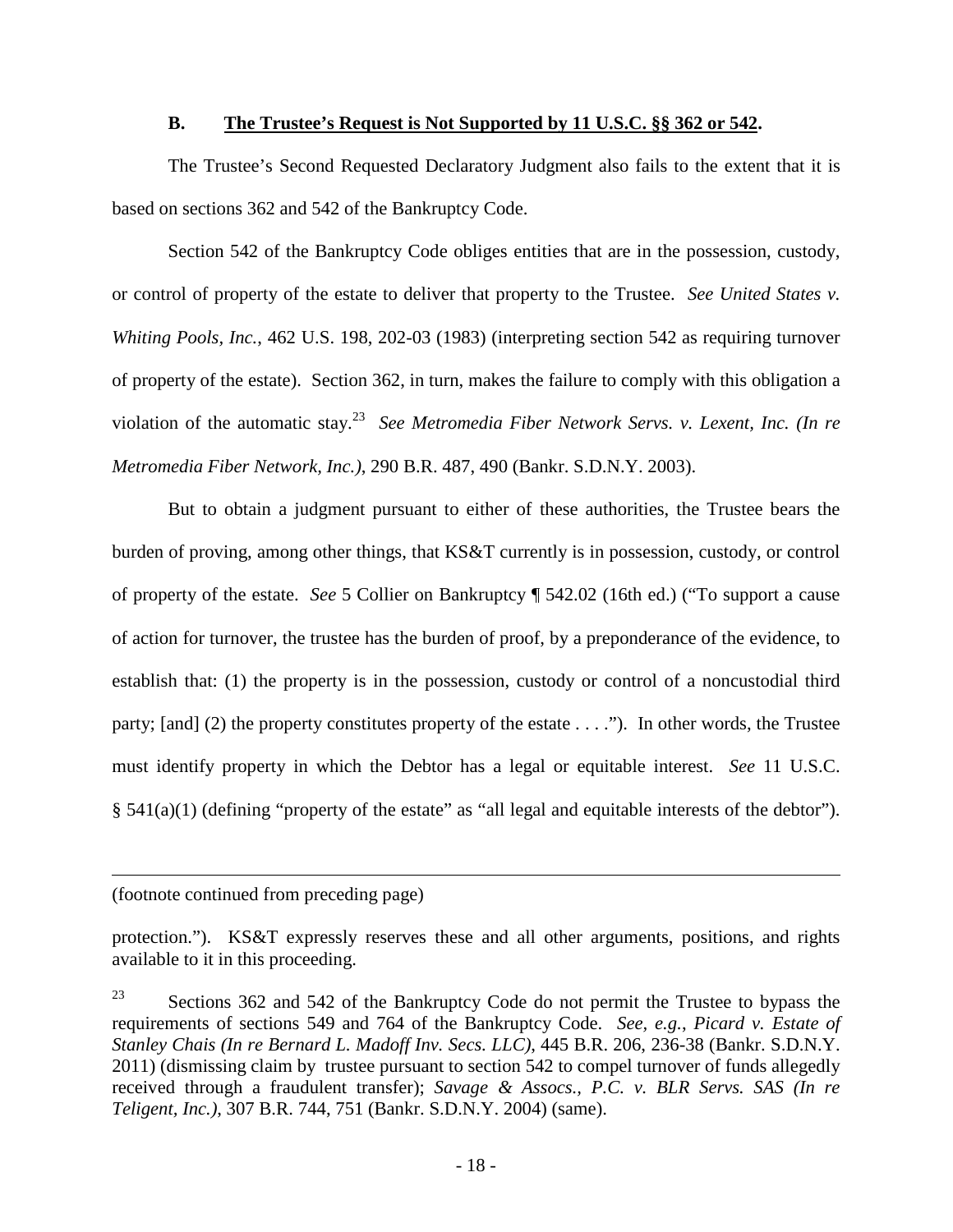The Trustee cannot meet this burden. He has not identified, and cannot identify, any property in the possession, custody, or control of KS&T in which the Debtor has any interest.

Accordingly, the Trustee's Second Requested Declaratory Judgment finds no support in either section 362 or 542 of the Bankruptcy Code.

#### **C. The Trustee's Request is Not Supported by 17 C.F.R. §§ 190.01 or 190.08.**

Finally, 17 C.F.R. §§ 190.01 and 190.08 also afford the Trustee no relief. As even the title to 17 C.F.R. § 190.01 ("Definitions") makes clear, that regulation only sets forth the applicable definitions of terms used elsewhere in 17 C.F.R part 190. Likewise, subpart (a) of 17 C.F.R § 190.08 is also definitional, serving to supplement the definition of "customer property" in section 761(10) of the Bankruptcy Code. As for the other subparts of 17 C.F.R. § 190.08, they merely direct the Trustee as to performance of his duty to allocate and distribute customer property. Neither 17 C.F.R § 190.01 nor 17 C.F.R § 190.08 gives the Trustee any right to require a customer to pay money to the Debtor's estate. Accordingly, they do not support the Trustee's Second Requested Declaratory Judgment.

#### **III. KS&T IS ENTITLED TO SUMMARY JUDGMENT ON ITS OWN CLAIMS.**

Independent of the Trustee's Counterclaim, KS&T filed a complaint against the Trustee. KS&T's complaint asserts two claims for declaratory judgments that the expiration of a Letter of Credit does not give rise to any liability from KS&T to the Trustee under sections 362, 542, 549, 550, or 764 of the Bankruptcy Code. As noted, KS&T's claims are essentially the flip side of the Trustee's Counterclaim. Accordingly, for the same reasons as set forth in sections II.A. and II.B. above, KS&T also is entitled to summary judgment on both of the claims in its complaint.